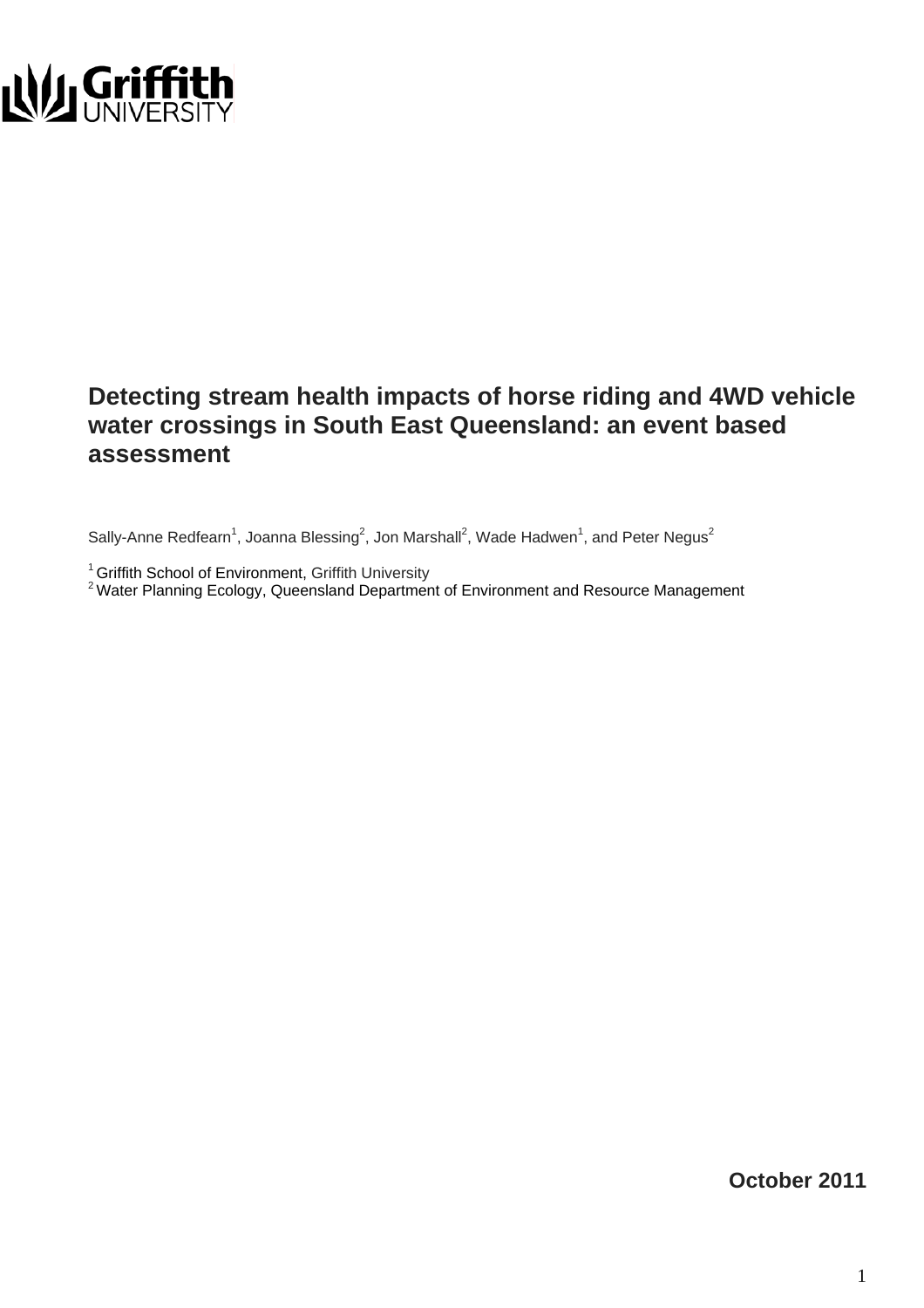# NU Griffith

| Budget, in-situ monitoring programs and potential future scientific investigations 17 |  |
|---------------------------------------------------------------------------------------|--|
|                                                                                       |  |
|                                                                                       |  |
|                                                                                       |  |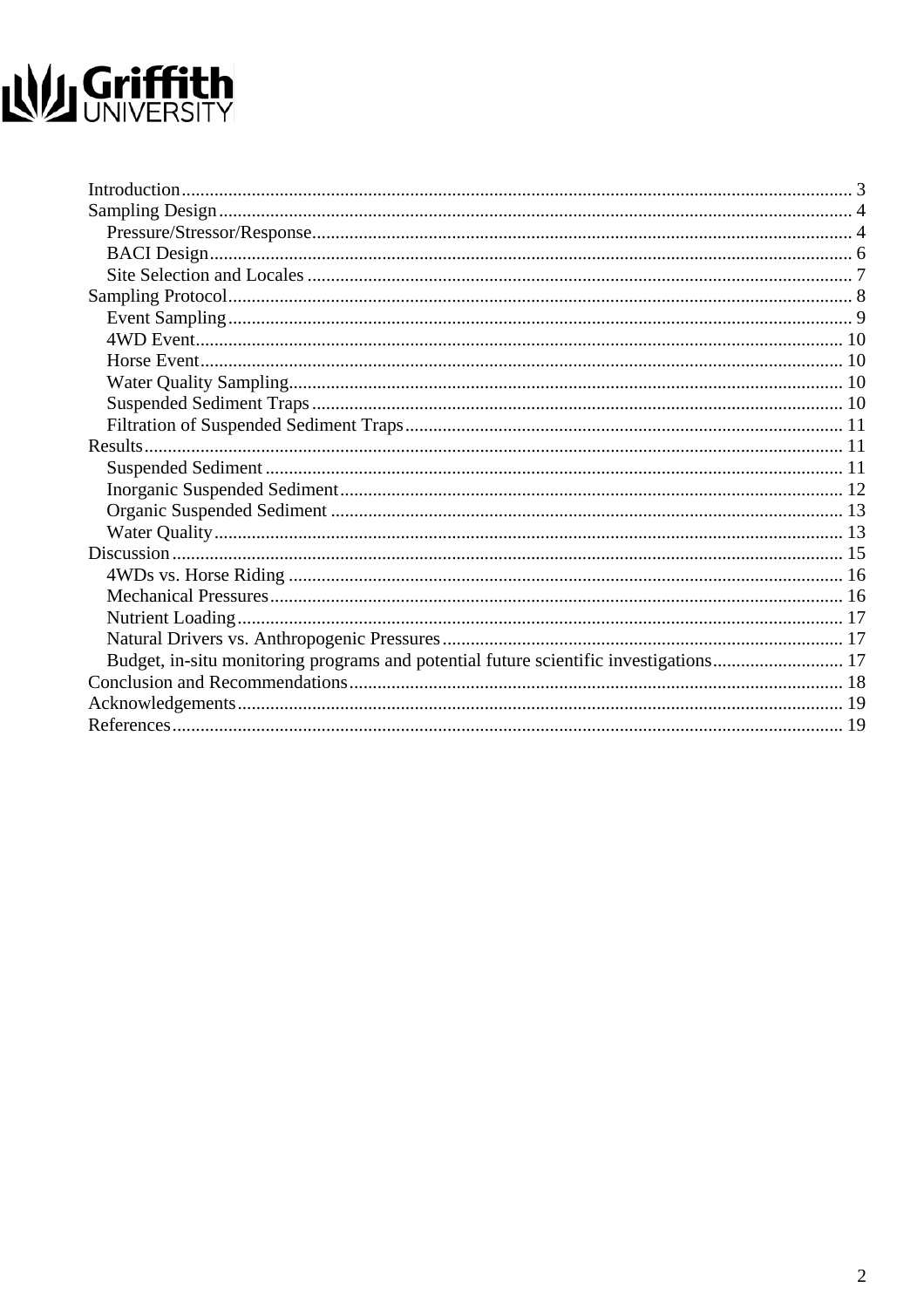

### Introduction

Horse riding in natural areas is an activity that has received significant attention in the scientific community and has spurred several recent reviews (Beavis 2000; Landsberg *et al.* 2001; Newsome *et al.* 2004, 2008; Pickering 2008; Abbott *et al.* 2010). These have been of particular interest in South East Queensland (SEQ), with the recent formation of the Horse Riding Trail Network (HRT Network) that was developed to facilitate the continuation of horse riding access to a number of former State forests that have been transferred to National Parks under the South East Queensland Forests Agreement (SEQFA). A literary review, conducted by Associate Professor Catherine Pickering, was undertaken to determine the direction and priorities for monitoring the impacts of horse riding on these trails (Pickering 2008) and highlighted the need for both social and biophysical monitoring programs.

Horse riding is considered a 'high impact' recreation activity (Beavis 2005; Carter *et al.* 2008), and has been identified as having a higher impact on most terrains compared to other activities that occur on trails, such as hiking and mountain biking (Torn *et al*. 2009; Pickering *et al*. 2010). This is primarily due to the large body mass of horses, specifically the body-bass to hoof-size ratio. The impact of horse riding appears to be more considerable on Australian terrain, which is adapted to non-hoofed animals (Beavis 2005). It must be noted however that this is not always the case, and is dependent on the substrate and vegetation types on which such activities occur (Whinam and Comfort 1996; Torn *et al.* 2009; Pickering *et al.* 2010).

The Horse Trails (HT) Scientific Monitoring Program (DERM 2010a) has been set up to study the direct social and biophysical impacts of horse riding on trails within SEQ. While several studies have investigated the potential impacts of horse riding in conservation areas, there is as yet no substantial research undertaken that is specific to the environs of SEQ. There is also a significant lack of research directly targeting the impact of horse riding on aquatic ecosystems. In her review of HRT Network monitoring needs, Pickering (2008) highlighted that "indicators on the impact of horse riding on aquatic ecosystems are required".

Horse riding can be considered a 'disturbance' activity, and any monitoring program needs to consider the potential impacts that might occur in such terms. Lake (2000) has categorised potential disturbance events into three types: pulse (short-termed and sharply delineated); press (may arise sharply, like a pulse, but then reaches a maintained, constant level); or ramp (when the strength of a disturbance increases over time). In the case of this project, it was theorised that horse riders crossing a stream would create a pulse event, with a potentially large impact that lasts a short amount of time. Highlighted in the literature, trampling by horses is known to cause soil erosion, and therefore it is likely that a high level of sediment will be deposited into aquatic systems during these pulse events (horse crossings). This deposition can be via dirt, seeds or weeds from their hooves, or directly from defecation (Pickering 2008). Mechanisms that increase sediment runoff can be considered a threat in the aquatic environment as it has been shown that increased sedimentation can lead to large changes and in the faunal composition of streams (Wood and Armitage 1997).

It is known that HRT horse trails are routinely used by both private individuals and larger groups (including tourism operators), and these regular trips could be considered small, individual pulse events. As with most natural areas, with the increase and spread of urban populations, there has been increased use of these trails, and such a trend is likely to continue. There are also several large events run by horse organisations within SEQ, in which a large number of horses use a trail over a short period of time. One such event is the Murrumba Endurance Ride, where over a hundred horse riders traverse a trail to participate in the equestrian event in the Moreton Bay region. Events such as the Murrumba Endurance Ride represent a larger pulse event corresponding to a larger environmental impact than smaller pulse events caused by individuals trail riders. Any impacts of horse riding on the aquatic environment are expected to be greatly exaggerated during a larger pulse event, and therefore easier to detect (see Figure 1 below).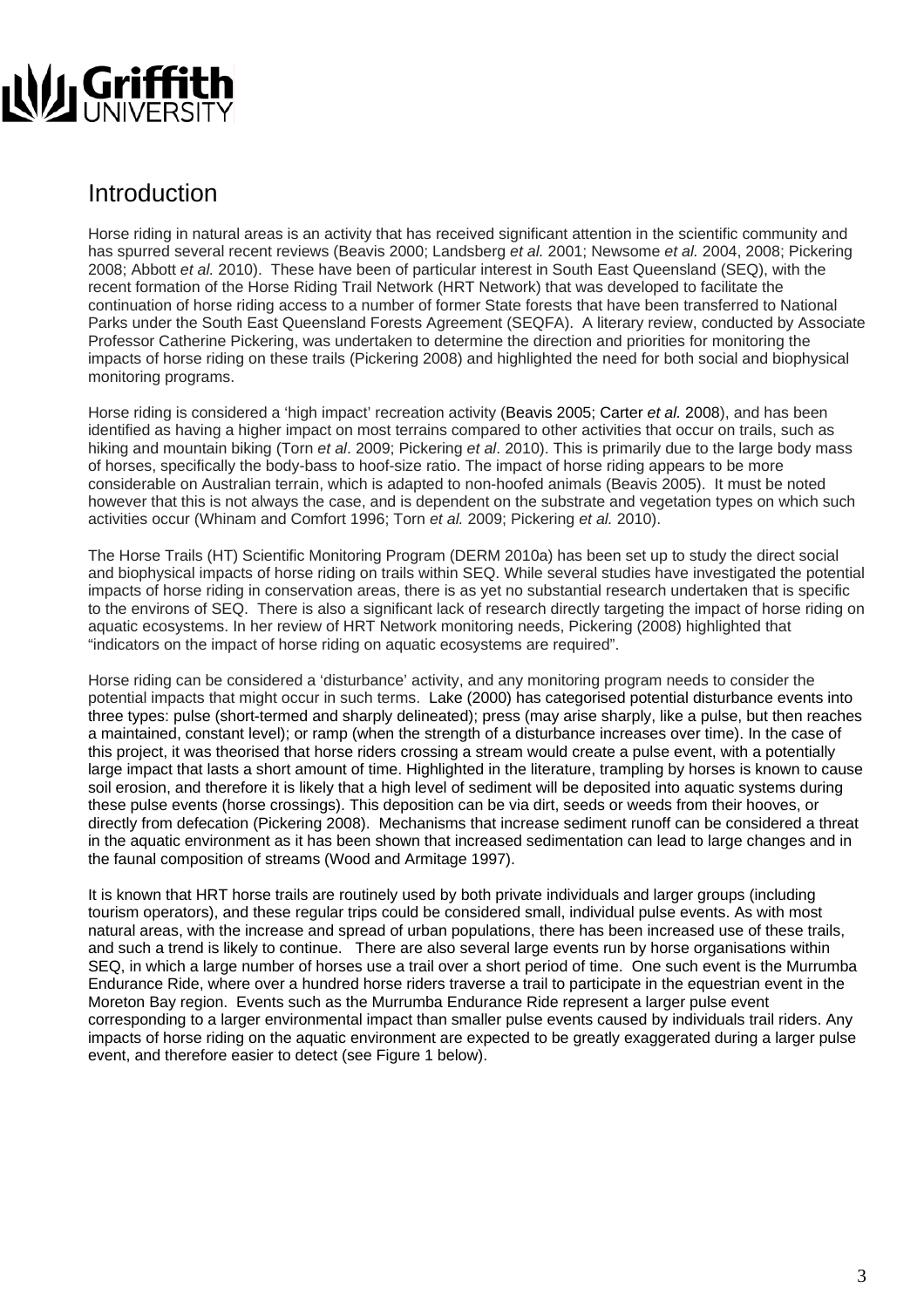# **LULI Gri**



**Figure 1 Conceptual diagram of horse pressure on stream crossings in natural areas.** The wavy line represents pulses in horse pressure, whereas the trend line represents growing pressure over many years. The larger pulses represent the potentially increased pressure during horse 'events'.

Depending on the frequency of horses travelling on trails, a number of pulse events could become a press event if sediment was regularly being deposited and could even become a ramp disturbance if traffic on the trails increased over time with increasing levels of sediment continuously being deposited. Change from a pulse to a press or ramp disturbance would be something to consider in a larger, long term monitoring program. As the Horse Trails Scientific Monitoring Program is set up to run over 20 years, there is potential for future projects to address such issues.

This report forms part of the biophysical section of the HT Scientific Monitoring Program. Its primary focus is to observe and record the impacts of horse trail crossings on aquatic ecosystems and to ascertain if any of these impacts are of high concern. As was emphasised by Pickering *et al.* (2010) there have been no studies of the impacts of horse riding on streams within natural areas to date. This project will therefore add important knowledge to this understudied area of scientific research, and its findings will inform the direction of future monitoring.

### Sampling Design

This project was undertaken by the Water Planning Ecology (WPE) group for the Department of Environment and Resource Management (DERM), in conjunction with Griffith University. It was designed as an event based assessment to determine the impacts of large horse event stream crossings such as the Murrumba Endurance Ride on aquatic ecosystem health, and for these sites to be relevant to the HRT Network. This represents a typical 'pulse' disturbance, albeit exaggerated compared to smaller more common pulse events, occurring on stream crossings throughout the HRT Network. This 'exaggeration' will increase the likelihood of detecting any impacts. As most of the horse trails in SEQ now exist as Forest Reserves within National Parks, they tend to fall along fire breaks, and are accessed by 4-wheel drive vehicles (4WDs) by Park Rangers for management use. Horse riding is therefore not the only high impact activity occurring along these trails, and it was determined that within this study the impact of horse riding should be compared to that of 4WDs crossing the same streams. This allowed a direct comparison of activities and the potential size of any impacts occurring. Sampling was designed to measure two events, one to measure the impacts of one 4WD, and a separate one for horse riding.

### Pressure/Stressor/Response

The underlying study design was based on the Pressure-Stressor-Response (PSR) framework (Marshall *et al.* 2006) utilized by the WPE group on several of their long term monitoring programs (Negus 2009), such as their ongoing project the Stream and Estuary Assessment Program (SEAP). The PSR framework labels human activities that affect ecosystems as *pressures* (natural landscape elements, such as floods and droughts etc., are termed *natural drivers*). These pressures have the ability to modify the biophysical conditions experienced by ecosystems. The biophysical conditions that have been modified by pressures are termed vectors or *stressors* because they, in turn, elicit ecosystem *responses* (Marshall *et al.* 2006). It was determined that the pressures present in this project are both horse riders and 4WDs crossing streams, as these anthropogenic activities are likely to create a disturbance within the affected aquatic ecosystem.

Potential stressors of horse impact were assessed for their viability at an expert qualitative risk assessment workshop (DERM 2010b), which ranked stream health stressors with their relative risk (see table 1). Indicators of these stressors were then assessed for their applicability to the study (see table 2).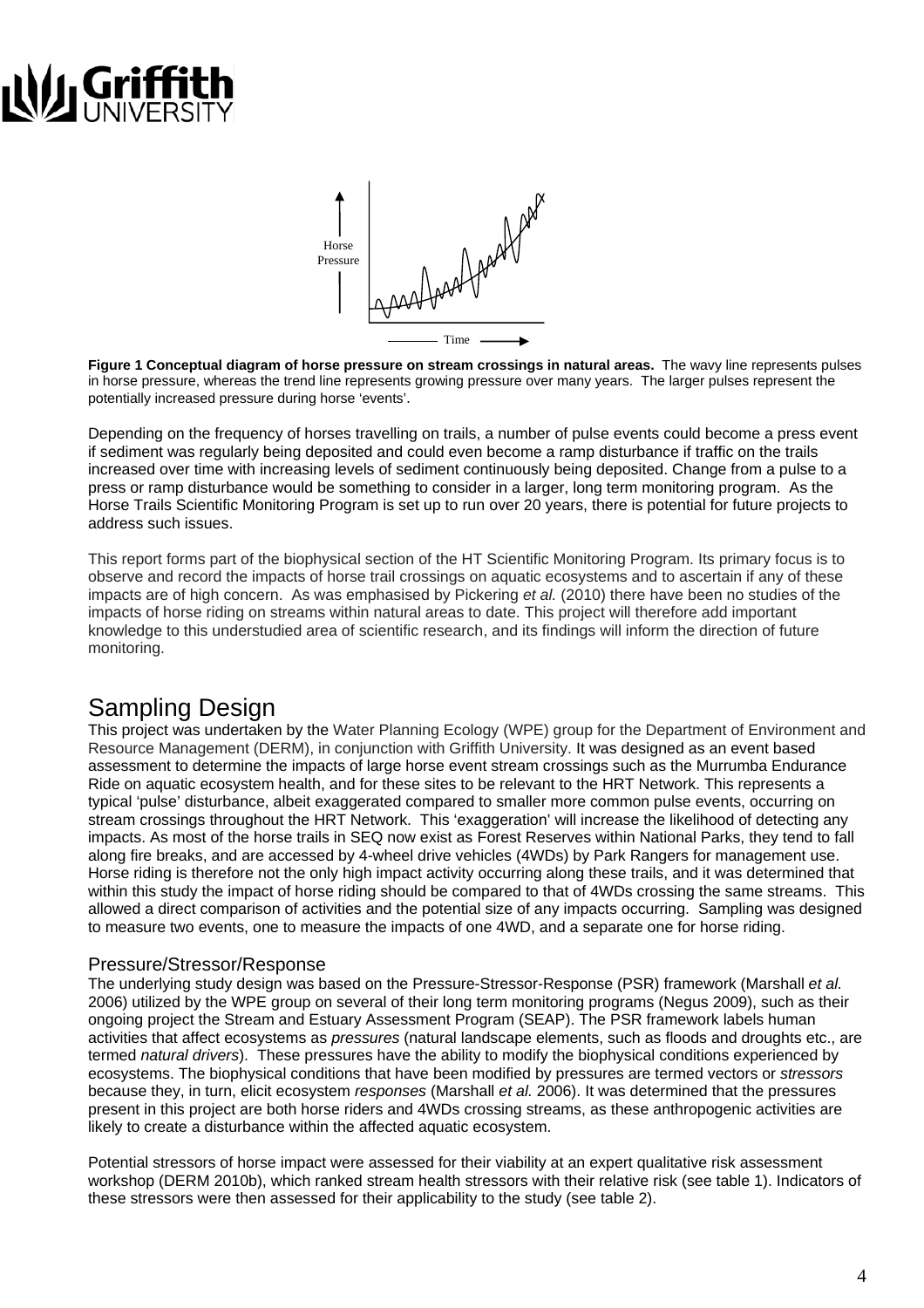# NU Griffith

### **Table 1 Workshop qualitative risk assessment for horse impact stressors on stream health (DERM 2010b).**

Consequence given is the worst case scenario (e.g. not flowing water). Scales are local and short-term. Stressors highlighted in green were considered of greatest importance and were therefore considered as potential indicators in this project.

| <b>Stressor</b>                                            | Likelihood     | Likelihood<br>confidence | Consequence    | <b>Consequence</b><br>confidence | <b>Risk</b>    | <b>Risk</b><br>confidence | <b>Worst case</b><br>circumstance |
|------------------------------------------------------------|----------------|--------------------------|----------------|----------------------------------|----------------|---------------------------|-----------------------------------|
| <b>Nutrients direct</b>                                    | 5              | 2                        | $\overline{4}$ | 3                                | 20             | 6                         | non-flowing                       |
| Deposited<br>sediment                                      | 5              | 3                        | $\overline{4}$ | $\overline{2}$                   | 20             | 6                         | non-flowing                       |
| Physical<br>disturbance to<br>riparian<br>vegetation/banks | 5              | 3                        | 4              | $\overline{2}$                   | 20             | $6\phantom{1}6$           | wet ground                        |
| Physical<br>disturbance to bed                             | 5              | 3                        | $\overline{4}$ | $\overline{2}$                   | 20             | 6                         | none                              |
| Changed light<br>regime                                    | 5              | $\overline{2}$           | 3              | 2                                | 15             | $\overline{4}$            | non-flowing                       |
| <b>Bacteria</b>                                            | 5              | 3                        | 3              | $\mathbf{1}$                     | 15             | 3                         | non-flowing                       |
| Nutrients -<br>resuspension                                | 5              | 3                        | $\overline{2}$ | $\overline{2}$                   | 10             | 6                         | non-flowing                       |
| Nutrients - via<br>transferred<br>sediments                | 4              | 3                        | $\overline{2}$ | 3                                | 8              | 9                         | non-flowing                       |
| Weeds aquatic                                              | $\overline{2}$ | $\overline{2}$           | 4              | 3                                | 8              | 6                         |                                   |
| Physical<br>disturbance waves                              | 4              | $\overline{2}$           | $\overline{2}$ | $\overline{2}$                   | 8              | 4                         |                                   |
| Weeds riparian                                             | 3              | 1                        | $\overline{2}$ | $\overline{2}$                   | 6              | 2                         |                                   |
| Horse drugs                                                | 3              | 1                        | $\overline{c}$ | 1                                | 6              | 1                         |                                   |
| Litter                                                     | 2              | 3                        | 1              | $\overline{2}$                   | $\overline{2}$ | 6                         |                                   |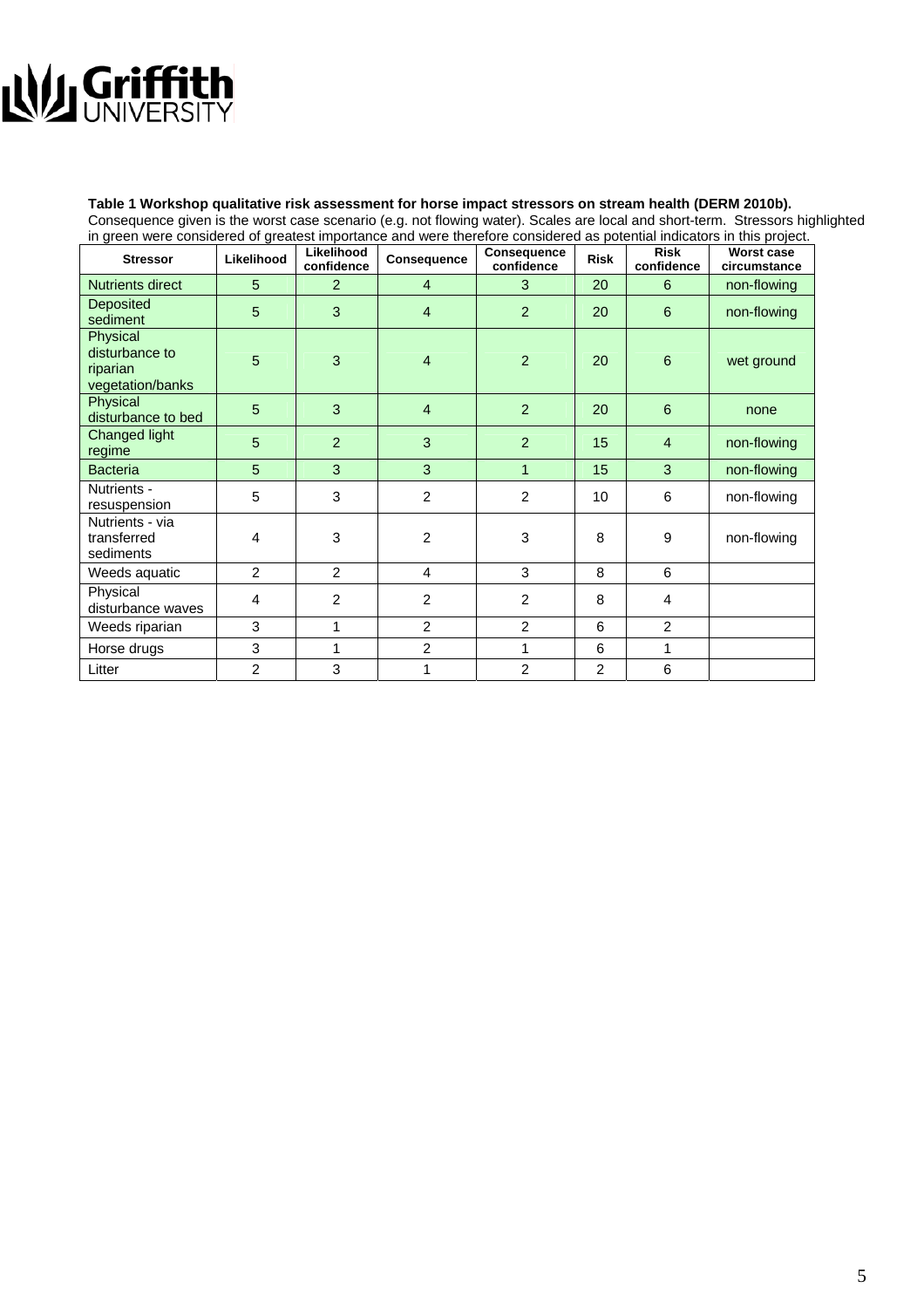# **NU Griffi**

**Table 2 Potential Indicators as determined** at an expert qualitative risk assessment **workshop (DERM 2010b).** Where Y = yes,  $N = No$ ,  $H = High$ ,  $M = Medium$ , and  $L = Low$ 

| <b>Indicator</b>                                                      | <b>Sensitivity</b> | <b>Specificity</b> | <b>Practicality</b>     | $\overline{\boldsymbol{s}}$ | <b>Relevance</b>        | <b>Collection</b> |
|-----------------------------------------------------------------------|--------------------|--------------------|-------------------------|-----------------------------|-------------------------|-------------------|
| Scats counting (in or near<br>stream, solid or not)                   | Y                  | Y                  | H                       | L                           | H                       | Field             |
| Littoral vegetation (ref<br>Erosion study): cover,                    | Y                  | Ÿ                  | $\overline{\mathsf{H}}$ |                             | H                       | Field             |
| change                                                                | Y                  | Ÿ                  | $\overline{\mathsf{H}}$ |                             |                         | Field             |
| Pugging                                                               |                    |                    |                         | L                           | H                       |                   |
| Light penetration                                                     | Ÿ                  | Ÿ                  | L                       | L                           | $\overline{H}$          | Field             |
| Turbidity                                                             | Ÿ                  | Υ                  | $\overline{H}$          | L                           | $\overline{\mathsf{H}}$ | Field             |
| Algal biomass, Chl-a:<br>substrate &/or water column                  | Y                  | Ÿ                  | $\overline{H}$          | M                           | H.                      | Lab               |
| Sediment traps                                                        | Ÿ                  | Ÿ                  | M                       | M(2)<br>visits)             | H                       | Lab               |
| Ash-free dry weight of<br>biofilms (dirt)                             | Ÿ                  | Ÿ                  | M                       | M-                          | H                       | Lab               |
| Ratio of carbon to ash-free<br>dry weight of biofilms<br>(C/dirt)     | Y                  | Ÿ                  | M                       | M-                          | H                       | Lab               |
| Algal biomass on<br>cobbles/other substrate                           | Y                  | Y                  | H                       | M                           | H                       | Lab               |
| Pootering (suck up insects):<br>coarse taxonomy,<br>abundance/biomass | $\overline{Y}$     | Ÿ                  | H                       | M                           | H                       | Lab               |
| Macroinvertebrates -<br>sensitive species loss                        | Ÿ                  | Ÿ                  | M<br>(destructive?)     | M                           | H                       | Lab               |
| Macroinvertebrate<br>composition                                      | Y                  | Ÿ                  | M<br>(destructive?)     | M                           | H                       | Lab               |
| Macroinvertebrate<br>functional groups /<br>composition               | Y                  | Y                  | M<br>(destructive?)     | M                           | H                       | Lab               |
| Fcol/sterols (QHealth).                                               | Y                  | Υ                  | H                       | M                           | H                       | <b>QHSS</b>       |

To be scientifically defensible, the design of the project had to take into consideration meaningful effect sizes and the statistical power needed to detect a significant impact. In order to balance sample sizes with budget constraints fewer indicators were monitored but higher sample repetitions were implemented to increase the potential of detecting an impact. Following the workshop it was decided that only six indicators should be sampled: 1) nutrients direct (nutrients directly added to the stream system); 2) deposited sediments; 3) physical disturbance to the riparian zone; 4) physical disturbance to the stream bed; 5) changed light regime (turbidity of stream); and 6) bacteria added to the stream system. Measurement of these indicators would indicate whether horses were adding sediment and nutrients to the aquatic ecosystem, and what direct impact their hooves may have on the aquatic environment. The same indicators were used to capture the impact of 4WD crossings on the stream, as the same stressors were relevant, either by the transporting of soil and nutrients in the car tyres and undercarriage, or directly on the stream bed and banks by their tyres, when crossing.

Indicators were monitored via direct measures (such as water quality samples), rather than by studying the ecological response of the system (such as a change in the macroinvertebrate assemblage) due to time and budget restraints. It was determined that the potential addition of nutrients and bacteria to the system could be captured by sampling water quality. Changed light regime could also be detected via water quality samples by measuring turbidity. Deposited sediment, physical disturbance of riparian banks, and physical disturbance of the stream bed are all eroding processes, and were monitored using sediment traps. Sediment traps indicate how much erosion is occurring through sediment deposition at the impact site (Marshall 2001).

### BACI Design

Initial monitoring employed a BACI (Before/After, Control/Impact) type design, as was originally described by Green (1979), and further developed by Berstein and Zalinski (1983) and Underwood (1991, 1994) whereby the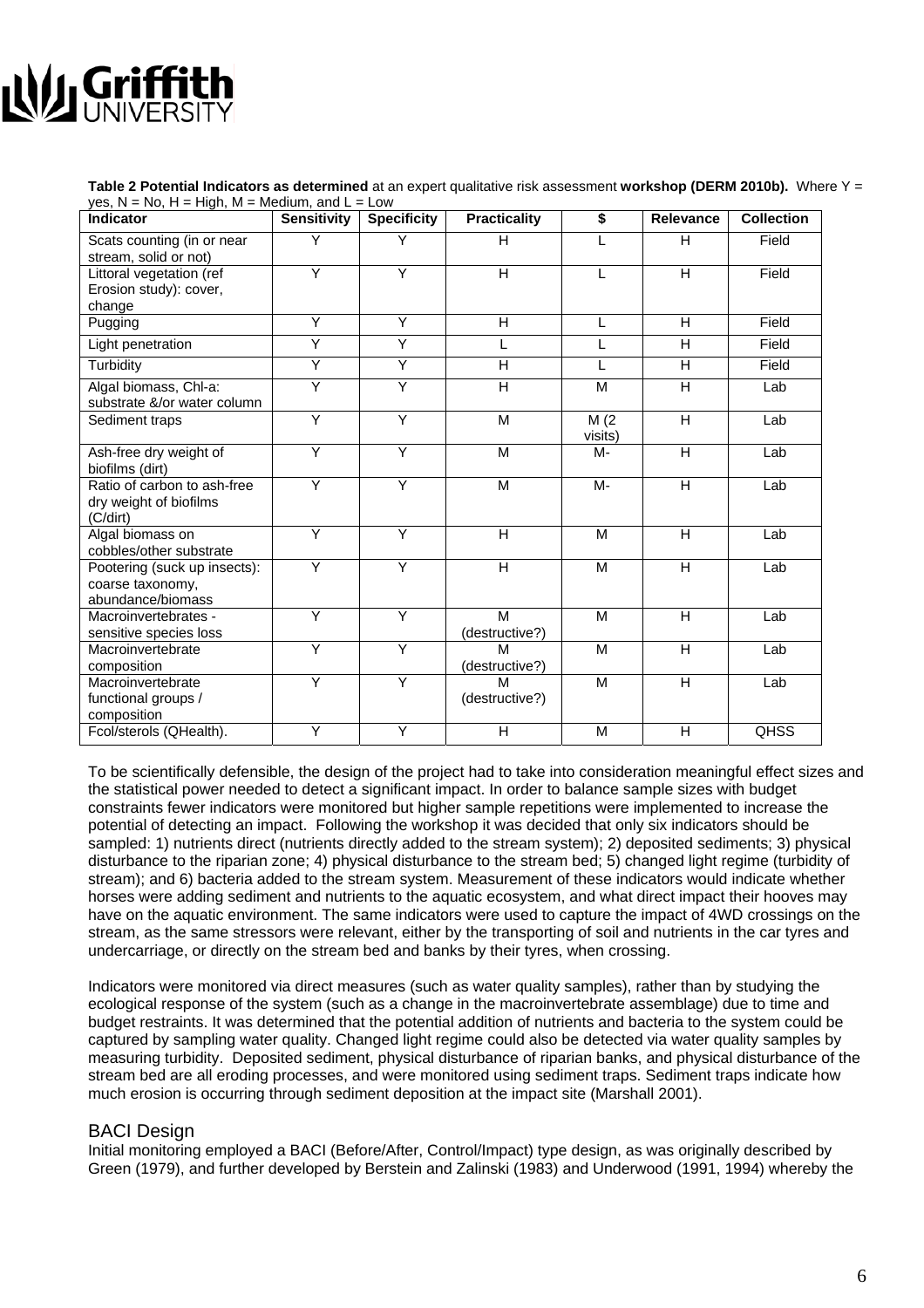

control and potentially impacted sites are sampled before and after the impact occurs, therefore utilizing both spatial and temporal variables.

The chosen indicators were sampled both upstream (at control sites) and downstream (at impacted sites) of a designated crossing site. Each site was sampled over several months to control for seasonal and other natural sources of variability within stream systems. The unimpacted difference between upstream and downstream sites was measured at the two test sites where the events would occur, as well as at four control sites, where no crossings would take place. The use of control sites gives a further understanding of the aquatic ecosystems within the monitoring area and the normal variability ranges typical to this region. Since each 'event' (Horse and 4WD) was expected to act as a large pulse disturbance, it was assumed that it would be quite apparent whether any impacts had occurred at the test sites during and after events, due to an acute discrepancy in indicator measurements between sites upstream and downstream of the crossing immediately preceding the event, followed by a relatively quick return to normal baseline levels (Glasby and Underwood 1996). Control sites were not expected to show any change outside of natural variance throughout the monitoring period, including during event days.

#### Site Selection and Locales

Several sections of the HRT Network have stream crossings and the ideal monitoring program would sample each crossing. The event based sampling design outlined above was chosen for use in this project however, due to environmental and practical constraints as well as the confounding issue of multiple users on the trails. The chosen sampling design allows for a much smaller, more controlled and focused study.

In order to find suitable sampling sites, scouting trips were conducted to find sites that had the following characteristics: sites needed to be unculverted (considered to be representative of the worst case scenario, as a lack of infrastructure could lead to greater erosion at the crossing site, and any potential impacts would be easier to detect); flowing (otherwise the spread of impact downstream could not be properly evaluated); and similar to each other in substrate type, flow, and local weather patterns (to attempt to alleviate confounding issues). A total of four control sites which met these characteristics were located in the South Coast Drainage basin in the Gold Coast Hinterland for use in this study (Figure 2).

In addition to the above characteristics, test sites were also chosen based on their potential as crossing points, as both 4WDs and horses needed access to both banks. Two sites were found. One test site was chosen because it was located on the HRT Network in Numinbah National Park. Access was restricted to horse riders and hikers due to fence infrastructure, although it was noted that trail bikes were able to gain access to the National Park. Park Rangers also had 4WD access, but were amenable to avoid driving through sites during the study. The second test site chosen was not an established crossing which ideally limited outside influencing factors, but was still accessible to both 4WDs and horses. Both test sites had a control site located upstream, so that sites were as comparable to test sites as possible.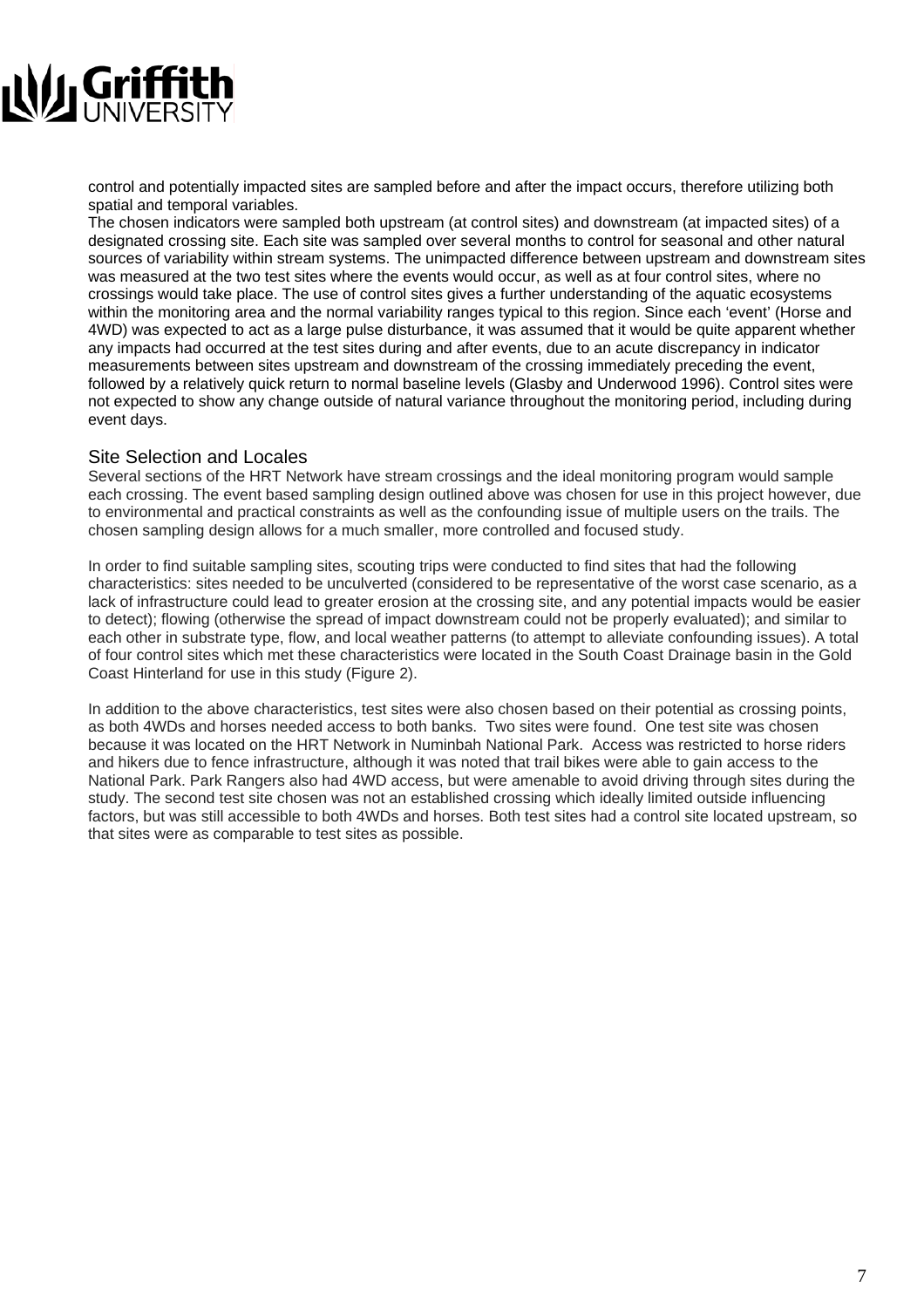# NU Griffit



**Figure 2 Map of study site locations on the Gold Coast Hinterland.** Control sites: Mt Cougal, Tallebudgera, Numinbah and Springbrook are shown in three adjacent catchments. Both Tallebudgera and Numinbah test sites are located downstream of their corresponding control sites**.** 

### Sampling Protocol

Sampling took place over several months between October 2010 and March 2011 to provide a baseline dataset and an understanding of the normal fluctuations and variability of each site, before the event sampling occurred. Whilst similar, the protocol for baseline and event sampling varies slightly and are outlined separately below.

#### Baseline Sampling

Based on the BACI design implemented in this monitoring program, it was important to provide detailed information on the level of natural variation occurring in these aquatic systems across an extended time period, in order to determine whether any differences detected during the events were significant. Each site was revisited after the events to collect post-event recovery data to detect whether the systems had returned to their natural states.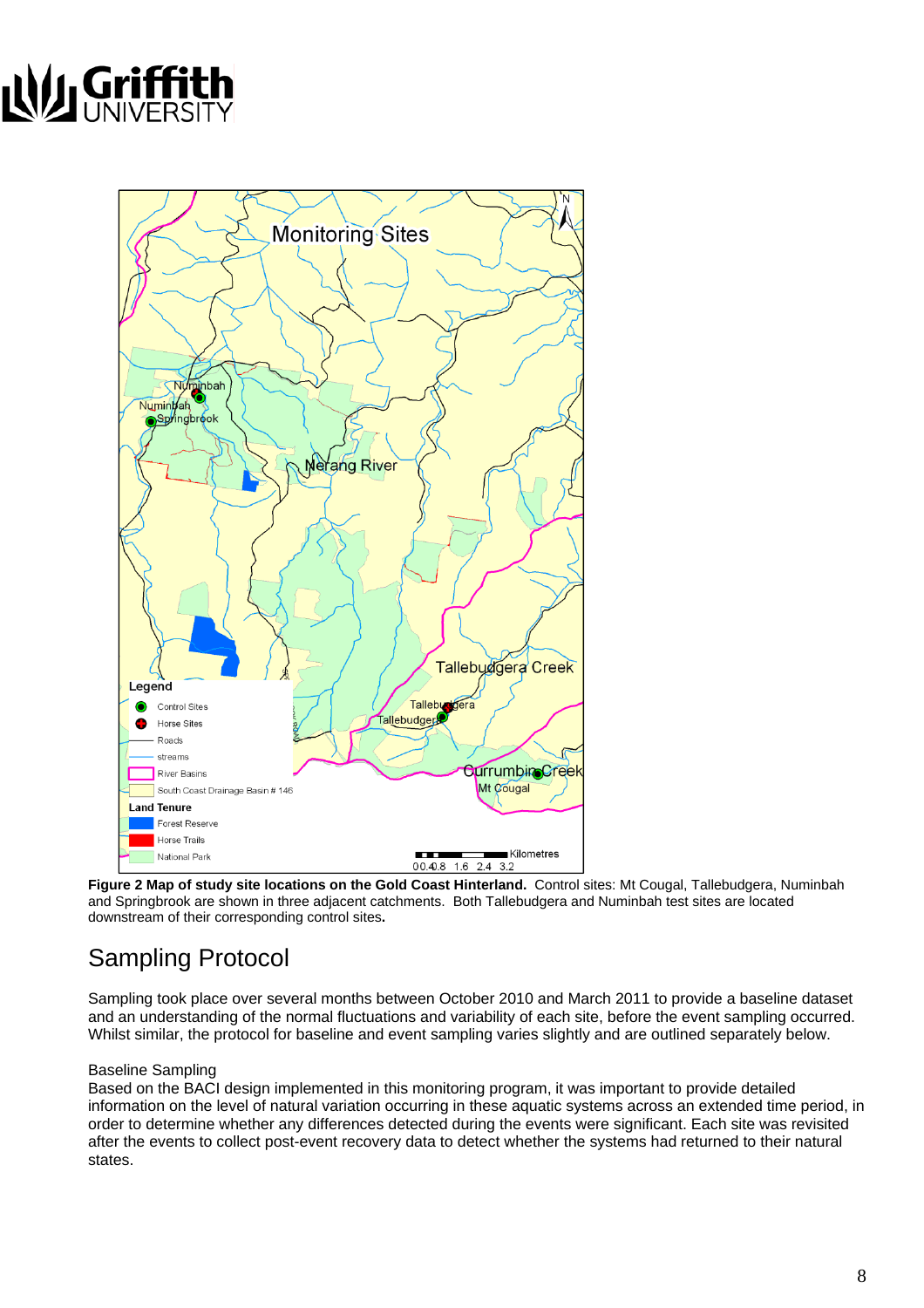

GPS coordinates were recorded and photos taken for each selected site. Barometer and diver data loggers recording instream water temperature and pressure were installed discreetly in the vicinity of each site. When positioning instream loggers it was ensured that there were no tributaries entering the stream between the logger and the sampling area. This was to minimise the error between recorded pressure changes at the logger and the study site. Barometer loggers were placed in tubing and nailed discretely to a tree in the riparian vegetation. Diver loggers were attached to a stake, which was driven into the stream bed, as they had to be submerged throughout the sampling period. The diver logger data is compensated with the barometer data allowing stream depth to be calculated. These loggers were used to capture weather conditions and flow events such as floods during the study period, and were removed after the final post-event recovery data was taken. Data loggers were downloaded every other sampling trip, or more regularly if return trips were delayed due to inclement weather conditions.

Sites were first evaluated and defined. A potential crossing area was determined at each site (including control sites) and then marked by flagging tape. Flagging tape was used to mark sampling areas 1 metre upstream of the crossing, and 1 metre downstream. To determine the potential drift of any impacts detected it was decided that suspended sediment traps would also be set at 5 metres, 10 metres and 20 metres (or until a pool was reached due to their different hydrological features) downstream of the crossing, and these were also marked by flagging tape. These markers allowed for consistency over sampling periods and between field staff. Water quality was taken 1 metre upstream and 1 metre downstream of each potential crossing point. Figure 3 below illustrates how each site was set up. At both Tallebudgera Test and Numinbah Control, only 12 traps were set, as both sites became pools before they reached 20m.



**Figure 3 Site Set Up.** Red lines indicate crossing. WQ = water quality collection points, downstream (d/s) and upstream (u/s). Suspended sediment traps were placed three abreast of the thalwag (deepest point of the stream), at 1m upstream, then 1m, 5m, 10m and 20m downstream.

The procedure for order of sampling was important for both the water quality and the suspended sediment trap method, in order to eliminate contamination from the sampling team. After arriving at a site during baseline sampling, water quality was taken first d/s, then u/s so as not to sample water which had already been stirred up. Suspended sediment vials were then set upstream first, and in sequence downstream, so that they would not collect any sediment that might be stirred up whilst setting. On collection of sediment traps, streams were entered downstream of the last set of vials, which were then collected whilst walking upstream.

At paired control/test sites, order of sampling was imperative due to the added complication of both sites occurring on the same stream. Since test sites were downstream of their corresponding control sites, water quality was collected first at test sites (d/s, then u/s), then at the control sites. After both sets of water quality samples were taken, sediment traps were set first at the control site, starting upstream and working downstream, and then at the test site. Sediment traps were first collected at the test site, then at the control site.

### Event Sampling

Two separate 'events' were created: one for 4WDs passing through the stream crossing, and a second event for horses. To mitigate as many outside influences as possible, sampling for each event occurred at both test sites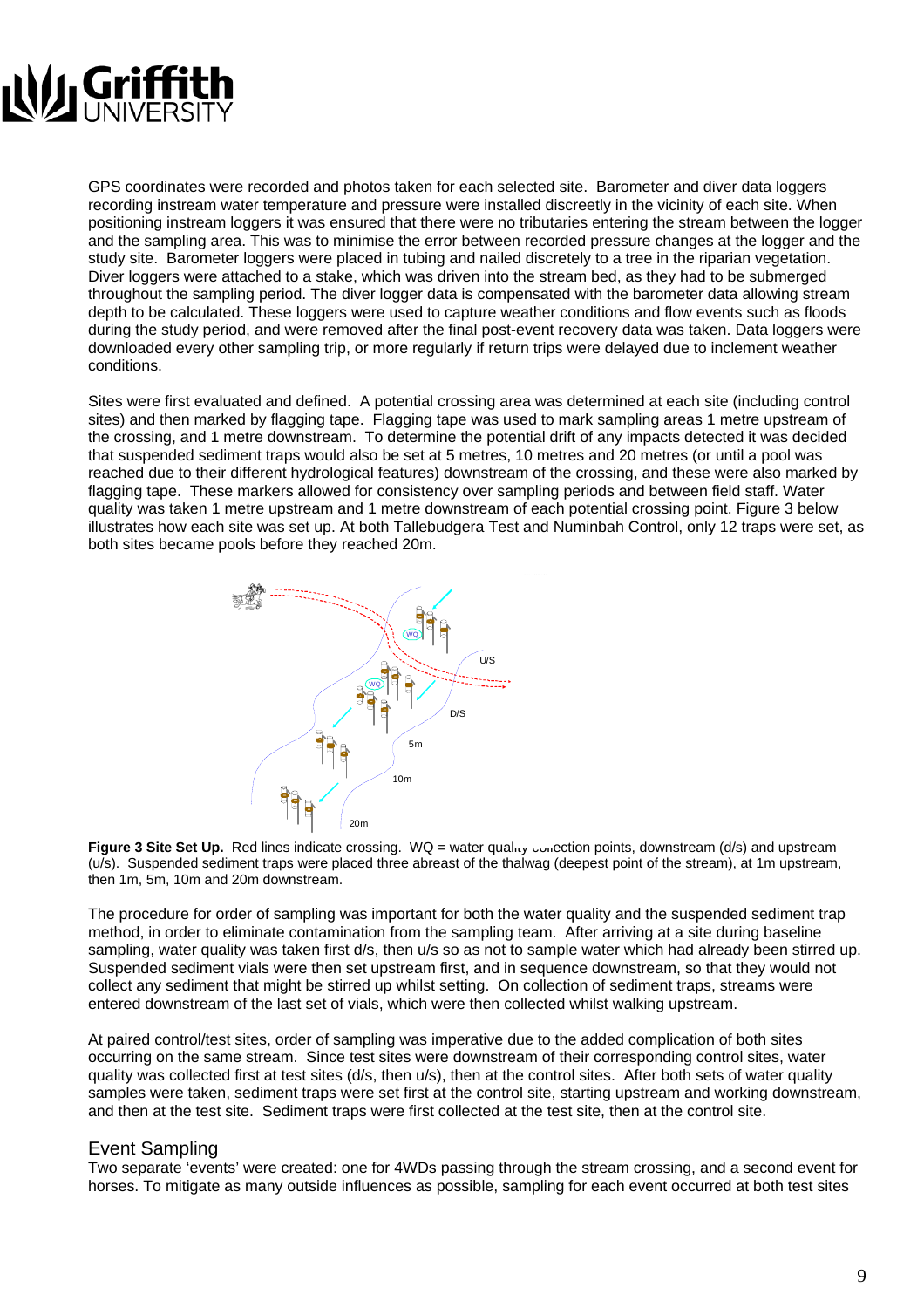

simultaneously. There was, however, a time lag between the two event types. Sampling was consistent between event types.

Under baseline protocol, sediment traps were set and left overnight, to be collected the following day. Due to the importance of the events, field staff remained at the site to ensure no site disturbance occurred, and sediment traps were collected shortly after the event.

On the morning of the event day, water quality and suspended sediment traps were collected and set at all sites as per the baseline protocol outlined above. At the two test sites the crossing (impact) occurred at midday during each event. Midway during the crossing, water quality was collected to capture what was happening whilst the disturbance was in progress. At 2pm, at all sites, suspended sediment traps and water quality were collected (water quality samples were taken after the d/s sediment traps were collected, and before the u/s sediment traps were collected, being careful not to disturb the u/s samples). Where a control site was located upstream of a test site, to prevent disturbance the control site was collected soon after 2pm, following test site completion.

#### 4WD Event

At Tallebudgera, both scientists were involved in driving and directing their 4WD through the crossing and because of this, water quality was taken after the disturbance had occurred, which was not ideal. At Numinbah, due to extra personnel, water quality was able to be taken whilst the 4WD was driven through the crossing, in line with protocol.

#### Horse Event

Horses for the event were provided by the team at the Numinbah Valley Adventure Trails for the Numinbah Test site, and were arranged by Peter Gamble and the Queensland Horse Council for Tallebudgera. As this event was based on the Murrumba Endurance Ride, where it is expected that over a hundred horses might pass through one stream crossing, the target was to imitate such an event. Therefore if ten horses were provided, they would be asked to pass through the stream ten times each, simulating a crossing of one hundred horses. At Numinbah, four horses were available on the day, and crossed the stream twenty-five times in total. A cross was considered as going once through the stream, and the return pass was considered a second crossing. Water Quality was sampled during the twelfth and thirteenth pass. At Tallebudgera, only two horses were available on the specified day, and also crossed their stream twenty-five times, giving a simulated fifty horse crossing. Water Quality was also taken midway through the crossing.

#### Water Quality Sampling

All collected water quality samples were processed by the Queensland Health Forensic and Scientific Services (QHFSS, formerly QHSS), and sampling followed the protocol as set out in the Department of Natural Resources and Water guideline, '*Water quality sampling: of surface water, groundwater and aquatic biota (WMO018)*' (NRW 2009). Based on the above protocol, there were four water quality tests conducted: Bottle A – Major Ions, Bottle D – Unfiltered Nutrients, Bottle E – Filtered Nutrients, and Bottle J – Bacteria. These four water quality tests were sampled twice at each site, once downstream, and once upstream.

#### Suspended Sediment Traps

Suspended sediment was initially collected over five baseline sampling trips (Runs 1-5). The 4WD Event (Run 6) was then held followed by a baseline sampling trip (Run 7) to determine whether the stream had recovered from the event. This was followed by the Horse Event (Run 8), and a final baseline sampling trip (Run 9). In total, there were seven baseline sampling trips (two of which was post-event recovery trips, one after each event), and two events (9 Runs in total). Water quality samples were taken during each Run.

Each trap consisted of a glass vial, which was attached upright to a tent peg via two rubber bands. A piece of flagging tape was tied around the tent peg to allow for easier detection of the trap during collection. The sediment trap was set by ramming the tent peg tightly and securely into the stream bed. The mouth of the vial was always submerged and positioned upright. These collection methods were based on a modified version of the experimental design outlined by Marshall (2001).

Sediment traps were generally collected 24 hours after setting. The exceptions to this were Run 4, which was set for 48 hours, and the 'Event' Runs (6 and 8), which were each set for 7 hours. Each lid was labelled with the date, site, location in stream, where +1 indicated 1m upstream, and subsequent numbers indicated downstream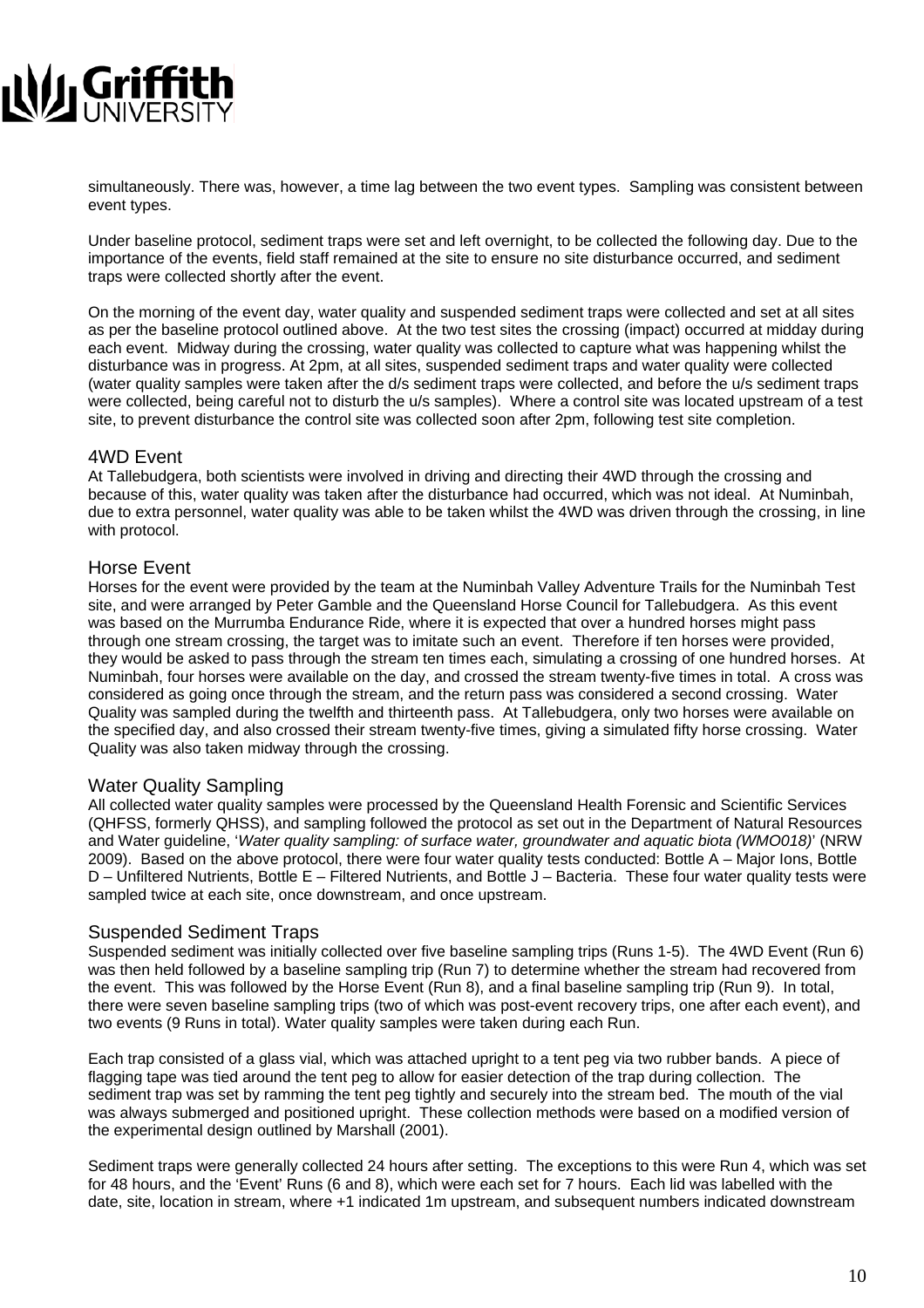# NU Griffit

locations (1, 5, 10, 20), as well as its position in the stream: left (L), middle (M), or right (R). To collect traps, they were approached from downstream, and labelled lids were attached while the traps were in-situ. The sediment traps were then dismantled and the vials were refrigerated, ready for processing.

### Filtration of Suspended Sediment Traps

Filtration protocol was based on the American Public Health Association sStandard mMethods (APHA, 1995). Each vial containing a suspended sediment sample was first filtered, and then weighed to determine the mass of each sample. Whatman glass microfiber filters (47µm) were pre-ashed in a muffle furnace at 450 $\rm{^0C}$  for two hours and then placed in a desiccator until weighed. After weighing they were placed in individual, numbered foil wrappers. Foil crucibles were each numbered and pre-ashed at  $450^{\circ}$ C for two hours and then placed in a desiccator until weighed. All weights were recorded.

Each filter was removed from its foil wrapper and placed into position on the filter tower using tweezers. The vial containing one sediment sample was shaken to resuspend sediment, and then poured into a measuring cylinder to calculate volume. Whilst the volume of each vial was recorded, it was later decided that it was unimportant since each vial was completely submerged in the stream and the sediment collected at the bottom of the vial.

After measuring, the sample was emptied into the filter tower and allowed to filter through, catching any sediment on the filter paper. The measuring cylinder, vial and vial lid were all then rinsed twice to catch any sediment residue that might have been left behind.

The filter paper was removed from the filter tower using tweezers and placed into a correspondingly labelled crucible which was then placed into a tray. One tray took twelve samples and once full a lid was placed on top to avoid disturbance of samples. A complete tray was then put in a soil dryer at 60 $\rm ^{0}C$  for 2 hours with its lid removed.

Once dried, each tray was removed from the dryer. After its lid was replaced it was then taken back to the scales and each sample was immediately put into a desiccator before weighing. All dry weights were recorded.

Samples were returned to their tray. After the lid was replaced they were taken to the muffle furnace. After removing the lid, each tray was then placed in the furnace at  $450^{\circ}$ C for 2 hours. Once combusted, the tray was removed using gloves and allowed to cool. The lid was once again replaced and the tray was taken back to scales. Each sample was put immediately into a desiccator and then weighed. All ashed weights were recorded. The inorganic and organic weight of each sample was then calculated.

To ensure quality control of the entered data, all sediment and water quality results were entered twice into excel, the two datasets compared, and discrepancies checked and resolved. All suspended sediment sample results were weighted to seven hours, ensuring that results from different sites and different runs were comparable.

The primary focus of the event crossings was to identify whether there was an impact occurring downstream of the disturbance, so the proportional difference between 1m downstream and 1m upstream suspended sediment samples was calculated for each site, for each run ([downstream-upstream]/upstream). This was done for both the inorganic and organic weights, as well as for water quality samples. The data from the seven baseline sampling trips was then run through an ANOVA program on SAS® Software for Microsoft® Windows® for both.

### Results

Significant results of the indicators sampled during events are highlighted below. The suspended sediment samples can be seen as distinct to the results of the water quality tests and will be presented separately.

### Suspended Sediment

Generally, suspended sediment traps appeared variable during normal baseline sampling runs, particularly at Tallebudgera, whilst Numinbah sediment deposits were much more consistent, and indicate the normal stream activity and natural variation of both sites. During both event runs, there is a clear differentiation between u/s and d/s samples at Numinbah, with samples appearing to grow lighter (less sediment) at each position downstream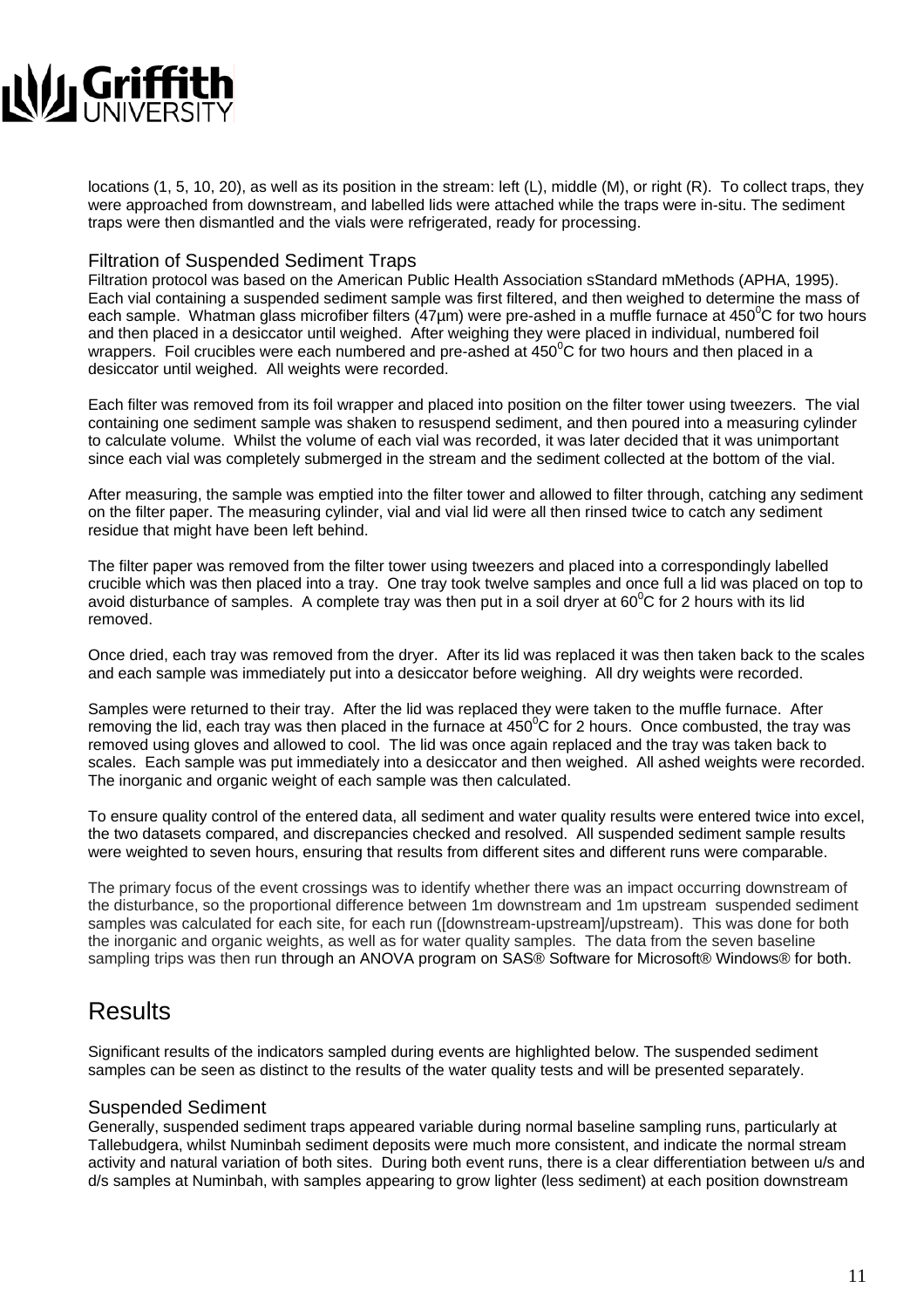

(potential tapering of impact). Tallebudgera also shows a clear differentiation between u/s and d/s during the horse event, but less so during the 4WD event. Samples further downstream are quite variable.

Photos were taken during both events and also give a qualitative perspective of sediment dispersal during the crossings. Photos below (Figures 5 and 6) were taken at Numinbah during the 4WD and Horse events respectively.



**Figure 5 Figure 6 Sediment Runoff** during 4WD Crossing at **Sediment Runoff** during Horse Crossing Numinbah test site at Numinbah test site

#### Inorganic Suspended Sediment

Table 3 below presents the proportional difference for inorganic suspended sediment. High proportional differences can be seen at test sites during the 4WD and horse events.

**Table 3 Proportional difference of inorganic suspended sediment deposits between upstream and downstream of stream crossings.** Where SC = Springbrook Control, NT = Numinbah Test, NC = Numinbah Control, MC = Mount Cougal Control, TT = Tallebudgera Test, TC = Tallebudgera Control. Colour Scale indicates strength of difference, grading from 0% to 500%, where highest contrast is above 500%. Test sites are outlined in bold for clarity, as are event runs. \*Note that during Run 4, a television program was being filmed between the Tallebudgera test site and its upstream control site. Therefore the high value can be accredited to numerous 4WDs being driven through the stream crossing between our 2 sites, and potentially through the actual crossing at the test site as well. (Outliers: Run 4, TT; Run 5, NT; and Run 9, TC)

| Site      | Run 1      | Run 2     | Run 3     | Run 4       | Run 5     | <b>4WD Event</b> | Run 7     | <b>Horse Event</b> | Run 9     |
|-----------|------------|-----------|-----------|-------------|-----------|------------------|-----------|--------------------|-----------|
| SC.       | $-3.53%$   | $-17.51%$ | 116.30%   | $-22.43%$   | $-27.33%$ | 190.94%          | $-25.18%$ | 5.26%              | $-44.79%$ |
| <b>NT</b> | $-78.39%$  | $-45.57%$ | $-19.41%$ | 8.99%       | $-11.93%$ | 558.05%          | $-24.91%$ | 949.79%            | 78.02%    |
| <b>NC</b> | $-11.23%$  | 6.64%     | $-23.45%$ | $-44.87%$   | 213.61%   | 40.09%           | $-5.88%$  | $-76.90%$          | 71.98%    |
| <b>MC</b> | 30.51%     | 47.48%    | 46.64%    | $-52.41%$   | $-51.03%$ | $-14.48%$        | 6.48%     | 58.23%             | 1.77%     |
| TΤ        | 7.75%      | 32.35%    | 14.00%    | $*308.51\%$ | $-18.38%$ | 169.29%          | $-18.61%$ | 2038.78%           | $-49.65%$ |
| TC        | $-73.00\%$ | $-7.42%$  | $-53.17%$ | 3.29%       | $-5.20%$  | $-33.80%$        | $-43.47%$ | $-71.43%$          | 234.59%   |

After running the ANOVA program, a confidence interval test was conducted and it was determined that any values outside the range of -78.64% - 94.40% (rounded to two decimal places) would be considered outside normal variance. (3 outliers were removed during analysis due to their extremely high values in comparison to what was considered normal for each site. As sediment traps were left out over night, it is highly likely that these discrepancies were due to circumstances or crossings occurring outside the control of the experiment). Whilst the coefficient variance (degrees of freedom) was extremely high, 550.1881%, this was expected due to the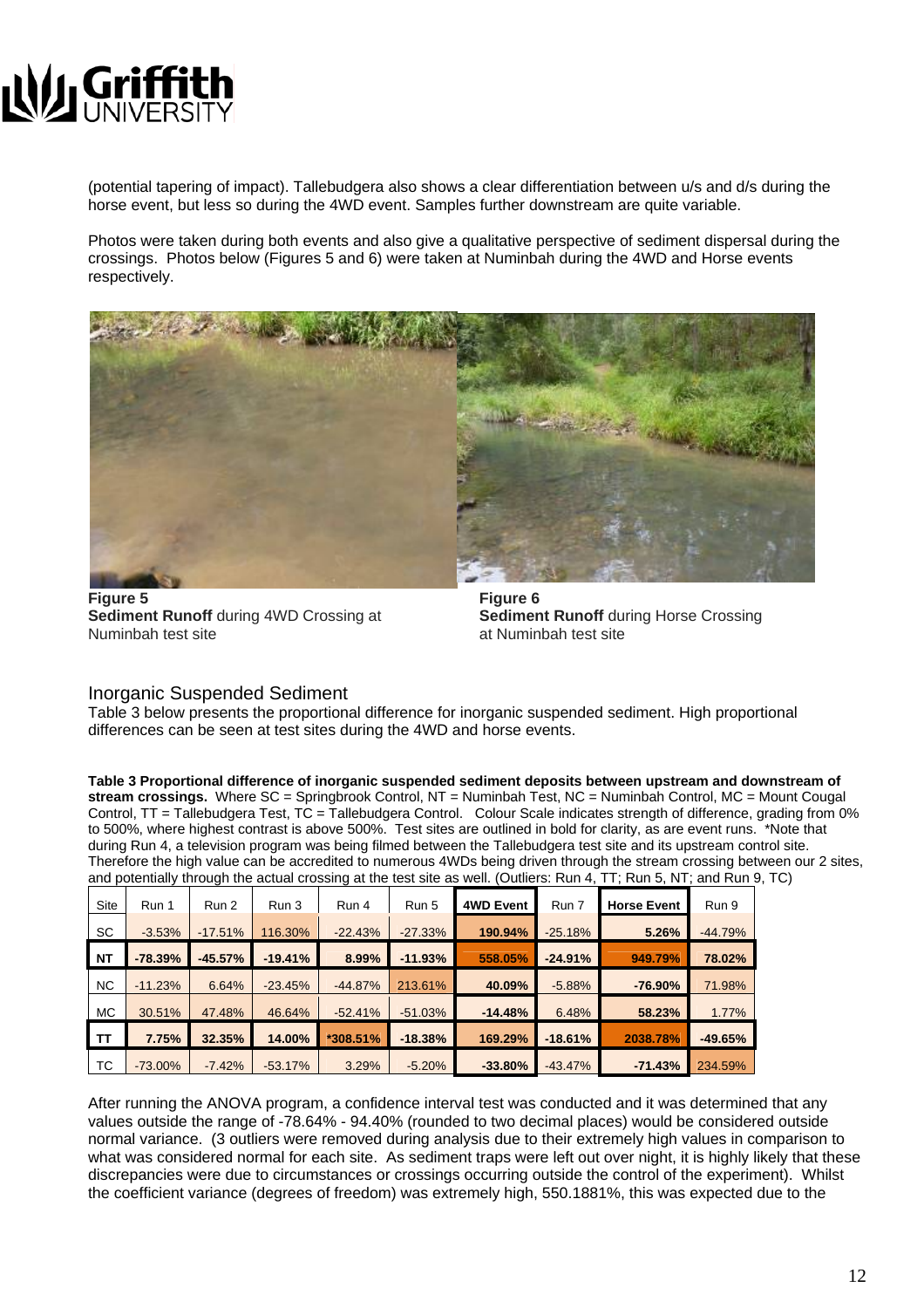# **Ny Griffit**

variable nature of the data, and small sampling size. The data was also not normally distributed. Therefore the 6 sigma principle was applied, whereby when data is not normally distributed, anything greater than 6 standard deviations outside the interval test range could be considered significant. There were four data points that fell into this category: both the 4WD and horse event crossings at the Numinbah Test Site, the horse crossing at Tallebudgera Test, and the sample taken whilst a film crew was onsite at Tallebudgera.

### Organic Suspended Sediment

A confidence interval test was also run on the organic suspended sediment data (see Table 4 for the proportional difference between u/s and d/s for each site, over each run), and it was determined that the confidence interval was between -8.83% - 86.82%. Again the 6 sigma rule was applied and four significant results were found: both NT and TT during the Horse Event, as well as Run 3, TT and Run 9, TC. It was noted that Run 9, TC was extremely abnormal for both inorganic and organic samples.

**Table 4 Proportional difference of organic suspended sediment deposits between upstream and downstream of stream crossings.** Colour Scale indicates strength of difference, grading from 0% to 100%, where highest contrast is above 100%. Test sites are outlined in bold, as are event runs. \*Note a film crew had disturbed this site during this Run, but had no visible effect on organic sediment deposit. (Outliers: Run 1, TT; Run 3, TT; Run 3, MC; Run 5, NC; Run 9, TC)

| Site      | Run 1      | Run 2     | Run 3     | Run 4     | Run 5     | 4WD<br>Event | Run 7     | <b>Horse</b><br>Event | Run 9     |
|-----------|------------|-----------|-----------|-----------|-----------|--------------|-----------|-----------------------|-----------|
| <b>SC</b> | $-14.63%$  | $-16.59%$ | 65.75%    | $-55.54%$ | $-25.11%$ | 8.88%        | $-14.79%$ | 6.92%                 | $-42.36%$ |
| <b>NT</b> | $-2.78%$   | $-28.07%$ | $-43.49%$ | 1.14%     | $-21.17%$ | 129.11%      | $-15.77%$ | 231.41%               | 10.25%    |
| <b>NC</b> | $-32.92%$  | $-2.67%$  | $-36.03%$ | $-63.87%$ | 85.42%    | $-10.51%$    | $-17.02%$ | $-51.02%$             | 18.51%    |
| <b>MC</b> | 7.80%      | $-43.59%$ | 86.11%    | $-11.42%$ | $-40.94%$ | $-9.07\%$    | $-0.16%$  | $-5.40%$              | $-17.78%$ |
| <b>TT</b> | $-156.82%$ | $-8.05%$  | 3054.55%  | 0.38%     | $-72.12%$ | $-8.30%$     | $-52.19%$ | 414.29%               | $-57.72%$ |
| ТC        | $-84.74%$  | 1.97%     | $-48.37%$ | 10.64%    | $-53.58%$ | $-8.84%$     | $-45.98%$ | $-50.13%$             | 285.16%   |

Also of interest is that whilst there was a significant difference between upstream and downstream inorganic sediment at Tallebudgera when the film crew was onsite, there was no indication from the organic data that this disturbance had occurred. This was also the case when the 4WD was driven through Tallebudgera Test.

### Water Quality

There were five water quality results of note: 1) *Escherichia coli* (*E. coli*), 2) Dissolved Organic Carbon as NPOC, 3) Total Organic Carbon as NPOC, 4) Total Nitrogen, and 5) Total Phosphorous. The proportional difference was again determined for each site over each run. ANOVAs were performed on each dataset, using only the baseline sampling runs. As water quality was taken in the morning of each event, this was also considered a baseline sample, as no disturbance had yet occurred, and was therefore included in the ANOVA. There was therefore data from 9 runs for each test, excepting *E. coli*. due to complications with processing samples, both Run 1, and Run 7 (baseline sample between the two Events) were not processed. Outliers were selected when a sample was clearly outside the normal parameters of that site. All confidence intervals were rounded to two decimal places.

### • *Escherichia coli*

The table below shows the proportional difference of the abundance of *E. coli* between upstream and downstream of each site crossing (impact site). It was found that the confidence interval was -80.89% – 115.59%. There were three samples that were greater than 6 standard deviations outside this interval: both 4WD Test sites, during the crossings, as well as at Tallebudgera during the horse crossing.

**Table 5 Proportional difference of abundance of** *Escherichia coli* **between upstream and downstream of stream crossings.** Colour Scale indicates strength of difference, grading from 0% to 300%, where highest contrast is above 300%. Test sites are outlined in bold for clarity, as are event runs. (Outliers: Run 2, TT)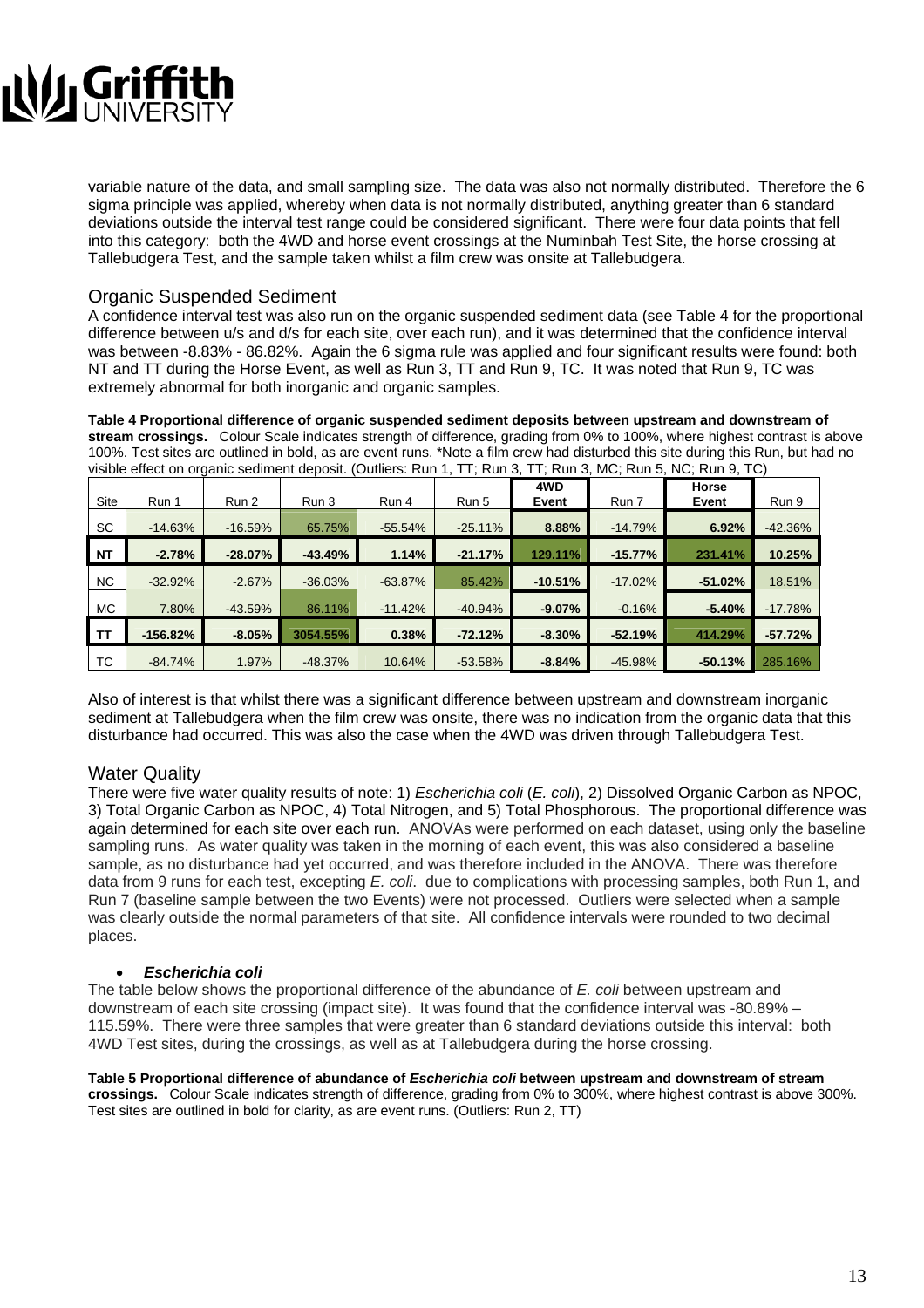## **J, Griffit**<br>21 UNIVERS N

| Site      | Run 2    | Run 3     | Run 4     | Run 5     |               | 4WD Event     |           |               | Horse Event   |              | Run 9      |
|-----------|----------|-----------|-----------|-----------|---------------|---------------|-----------|---------------|---------------|--------------|------------|
|           |          |           |           |           | <b>BEFORE</b> | <b>DURING</b> | AFTER     | <b>BEFORE</b> | <b>DURING</b> | <b>AFTER</b> |            |
| SC        | 66.67%   | 31.25%    | 30.77%    | $0.00\%$  | 16.00%        |               | 46.67%    | $-33.70%$     |               | 14.89%       | 41.94%     |
| <b>NT</b> | 33.33%   | $-5.26%$  | $-27.27%$ | 77.78%    | 9.09%         | 78081.82%     | 33.33%    | 144.44%       | 135.29%       | $-23.53%$    | $-25.00\%$ |
| <b>NC</b> | 18.75%   | 30.00%    | $-7.41%$  | $-19.09%$ | $-81.82%$     |               | 66.67%    | $-58.90%$     |               | $-17.65%$    | $-29.17%$  |
| <b>MC</b> | 90.91%   | $0.00\%$  | 78.95%    | 42.86%    | 28.00%        |               | 72.22%    | 9.09%         |               | 69.57%       | 40.00%     |
| <b>TT</b> | 233.33%  | $-56.25%$ | 25.81%    | $-10.84%$ | 33.33%        | 320.00%       | $-23.08%$ | $-16.00\%$    | 661.90%       | $-50.00\%$   | 133.33%    |
| ТC        | $0.00\%$ | $-21.05%$ | 12.00%    | 17.78%    | 100.00%       |               | 200.00%   | $0.00\%$      |               | 61.54%       | $-9.09%$   |

#### • *Dissolved Organic Carbon as NPOC*

Dissolved organic carbon had a confidence interval of -11.46% - 26.37%. As Table 6 below would suggest, there was only one sample that was significant, which was at the Numinbah Test Site, during the horse crossing.

**Table 6 Proportional difference of Dissolved Organic Carbon as NPOC between upstream and downstream of stream crossings.** Colour Scale indicates strength of difference, grading from 0% to 80%, where highest contrast is above 80%. Test sites are outlined in bold for clarity, as are event runs. (Outliers: Run 4, NC; Run 5, MC; Run 6, TT)

| Site      | Run 1    | Run 2      | Run 3    | Run 4      | Run 5     | 4WD Event     |               |              | Run 7<br><b>Horse Event</b> |               |               |              | Run 9      |
|-----------|----------|------------|----------|------------|-----------|---------------|---------------|--------------|-----------------------------|---------------|---------------|--------------|------------|
|           |          |            |          |            |           | <b>BEFORE</b> | <b>DURING</b> | <b>AFTER</b> |                             | <b>BEFORE</b> | <b>DURING</b> | <b>AFTER</b> |            |
| <b>SC</b> | 3.33%    | 10.53%     | 22.73%   | $-28.13%$  | $-18.52%$ | $-3.85%$      |               | $-25.00\%$   | $-8.33%$                    | $0.00\%$      |               | $-28.57%$    | $-10.00\%$ |
| <b>NT</b> | $-6.25%$ | 15.38%     | $0.00\%$ | $-9.09%$   | $-14.29%$ | $-12.90%$     | $0.00\%$      | $-35.71%$    | 0.00%                       | 14.29%        | 80.00%        | 0.00%        | $-25.00\%$ |
| NC.       | 11.76%   | $0.00\%$   | 9.09%    | $-47.06%$  | 6.67%     | $-15.00\%$    |               | $0.00\%$     | 6.67%                       | $0.00\%$      |               | 40.00%       | 0.00%      |
| <b>MC</b> | 7.41%    | $0.00\%$   | 11.11%   | 10.00%     | 42.86%    | 10.53%        |               | $-22.22%$    | $-7.14%$                    | $-16.67%$     |               | $-28.57%$    | 0.00%      |
| <b>TT</b> | $-4.35%$ | $-24.00\%$ | $-3.85%$ | 7.41%      | 10.00%    | 33.33%        | $0.00\%$      | $-6.67%$     | 11.11%                      | $-14.29%$     | 40.00%        | 0.00%        | 15.38%     |
| <b>TC</b> | 15.79%   | $-8.70%$   | $-6.67%$ | $-10.00\%$ | $0.00\%$  | 11.11%        |               | $-3.85%$     | 5.88%                       | $-10.00\%$    |               | 16.67%       | $-17.65%$  |

### • *Total Organic Carbon as NPOC*

As with Dissolved Organic Carbon, and highlighted below in Table 7, there was only one significant response for Total Organic Carbon. This was also at Numinbah, during the horse crossing event. The confidence interval was -22.6% - 24.05%.

**Table 7 Proportional difference of Total Organic Carbon as NPOC between upstream and downstream of stream crossings.** Colour Scale indicates strength of difference, grading from 0% to 100%, where highest contrast is above 100%. Test sites are outlined in bold for clarity, as are event runs. (No outliers)

| <b>Site</b> | Run 1    | Run 2      | Run 3    | Run 4     | Run 5    | <b>4WD Event</b> |               |              | Run 7     | <b>Horse Event</b> |               |           | Run 9      |
|-------------|----------|------------|----------|-----------|----------|------------------|---------------|--------------|-----------|--------------------|---------------|-----------|------------|
|             |          |            |          |           |          | <b>BEFORE</b>    | <b>DURING</b> | <b>AFTER</b> |           | <b>BEFORE</b>      | <b>DURING</b> | AFTER     |            |
| <b>SC</b>   | $-2.63%$ | 8.57%      | 3.45%    | $-21.43%$ | $-1.49%$ | $-13.16%$        |               | 0.00%        | $-18.75%$ | $0.00\%$           |               | $-23.08%$ | $-30.00\%$ |
| <b>NT</b>   | 0.00%    | $-11.11\%$ | $-3.70%$ | $-15.63%$ | $0.00\%$ | 5.00%            | 8.70%         | $-7.50%$     | $-41.67%$ | $-7.69%$           | 240.00%       | $0.00\%$  | $0.00\%$   |
| <b>NC</b>   | 4.35%    | 4.00%      | 7.69%    | 11.11%    | $0.00\%$ | 16.00%           |               | 0.00%        | 20.00%    | $0.00\%$           |               | 30.00%    | $-8.33%$   |
| <b>MC</b>   | $-2.78%$ | $-3.85%$   | 13.64%   | $-3.45%$  | 12.12%   | $-3.57%$         |               | 0.00%        | 12.50%    | 40.00%             |               | $-23.08%$ | $-9.09%$   |
| -TT         | $-7.41%$ | 0.00%      | 6.67%    | $-13.16%$ | 5.26%    | 17.39%           | $-2.63%$      | 3.70%        | 4.76%     | 0.00%              | 30.00%        | $0.00\%$  | 12.50%     |
| <b>TC</b>   | 16.67%   | $-5.56%$   | $-8.82%$ | $-9.76%$  | $0.00\%$ | 2.38%            |               | $-2.44%$     | $-14.29%$ | $0.00\%$           |               | 30.00%    | $-5.26%$   |

#### • *Total Nitrogen*

As Table 8 below indicates, there was a significant difference between upstream and downstream levels of nitrogen during the horse event at both Test sites. The confidence interval was found to be -15.20% - 18.82%,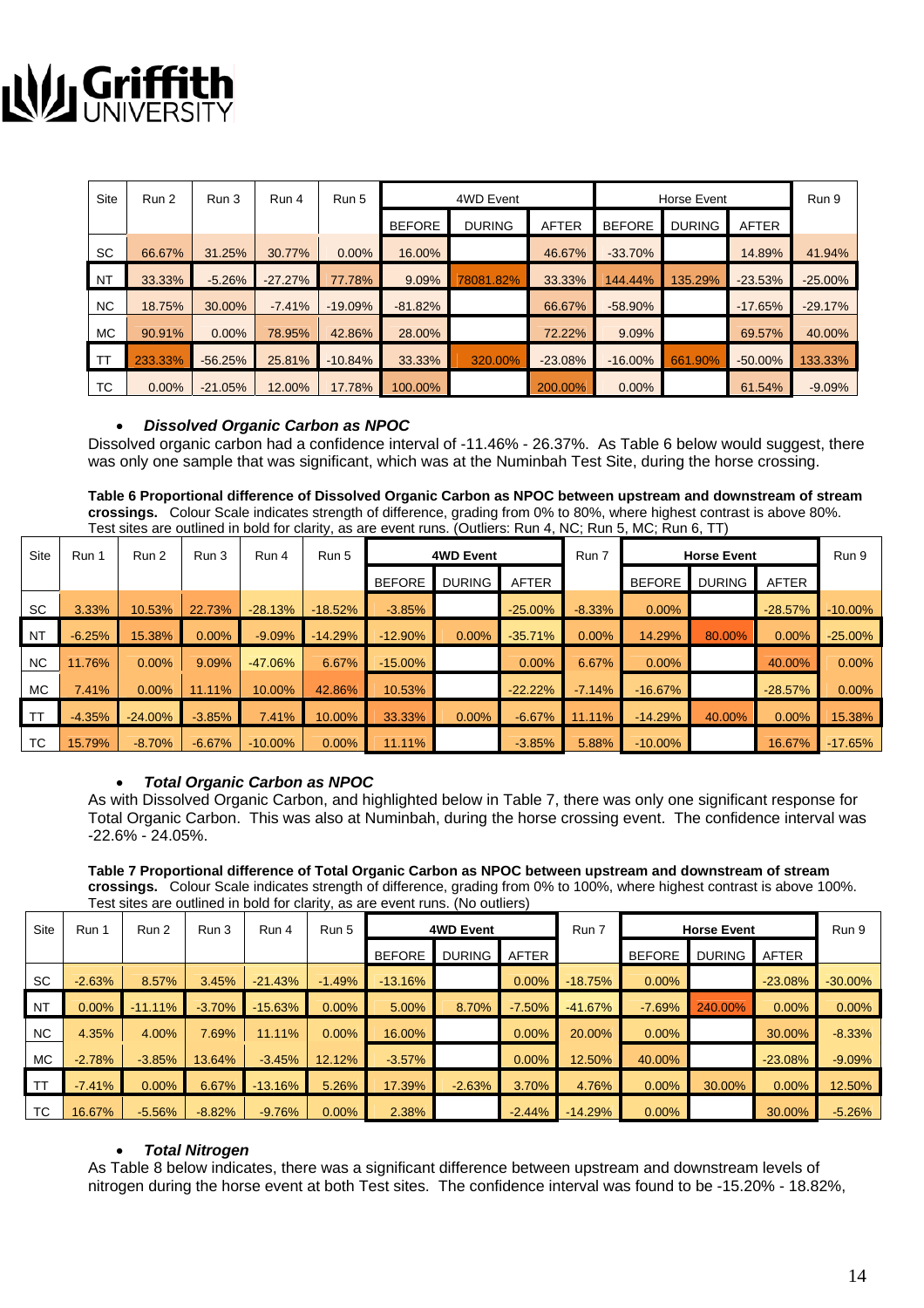# **Ny Griffith**

and there was in fact a third sample that was greater than 6 standard deviations outside this interval. This was during the afternoon sample of Tallebudgera, after the 4WD event. Notably, there was no response at the crossing, during the actual disturbance, which could suggest sampling error.

**Table 8 Proportional difference of Total Nitrogen between upstream and downstream of stream crossings.** Colour Scale indicates strength of difference, grading from 0% to 80%, where highest contrast is above 80%. Test sites are outlined in bold for clarity, as are event runs. (No outliers)

| Site      | Run 1    | Run 2    | Run 3     | Run 4      | Run 5     |               | <b>4WD Event</b> |              | Run 7     | <b>Horse Event</b> | Run 9         |              |           |
|-----------|----------|----------|-----------|------------|-----------|---------------|------------------|--------------|-----------|--------------------|---------------|--------------|-----------|
|           |          |          |           |            |           | <b>BEFORE</b> | <b>DURING</b>    | <b>AFTER</b> |           | <b>BEFORE</b>      | <b>DURING</b> | <b>AFTER</b> |           |
| <b>SC</b> | 6.67%    | 0.00%    | $-12.50%$ | $0.00\%$   | $0.00\%$  | 5.88%         |                  | 0.00%        | 30.77%    | $0.00\%$           |               | $-6.67%$     | $-5.00%$  |
| <b>NT</b> | $-6.67%$ | 0.00%    | 0.00%     | $0.00\%$   | $-11.76%$ | $0.00\%$      | 15.38%           | $0.00\%$     | $-15.38%$ | $0.00\%$           | 88.24%        | $-7.69%$     | 0.00%     |
| NC.       | $0.00\%$ | $0.00\%$ | $0.00\%$  | $0.00\%$   | $0.00\%$  | $0.00\%$      |                  | $0.00\%$     | $0.00\%$  | $0.00\%$           |               | $-14.29%$    | $-8.33%$  |
| <b>MC</b> | 31.25%   | $0.00\%$ | $-7.14%$  | $-10.00\%$ | 5.88%     | $0.00\%$      |                  | 10.53%       | 10.53%    | 5.00%              |               | 0.00%        | 9.52%     |
| . TT      | 8.33%    | 14.29%   | $0.00\%$  | 7.69%      | $0.00\%$  | $0.00\%$      | 0.00%            | 57.89%       | 6.25%     | $0.00\%$           | 72.22%        | 0.00%        | 0.00%     |
| TC        | 0.00%    | 25.00%   | $0.00\%$  | $0.00\%$   | 6.25%     | $0.00\%$      |                  | 0.00%        | 6.25%     | 5.56%              |               | 5.26%        | $-10.71%$ |

#### • *Total Phosphorous*

The confidence interval for Total Phosphorous was found to be -9.65% - 12.72%. Table 9 clearly shows the 3 significant responses, which were similar to the results for total nitrogen. Both test sites had a significant proportional difference between upstream and downstream during the horse crossing. Mt Cougal also had a significant response during Run 1.

**Table 9 Proportional difference of Total Phosphorous between upstream and downstream of stream crossings.** Colour Scale indicates strength of difference, grading from 0% to 100%, where highest contrast is above 100%. Test sites are outlined in bold for clarity, as are event runs. (Outlier: Run 1, MC)

| <b>Site</b> | Run 1    | Run 2    | Run 3      | Run 4    | Run 5    |               | <b>4WD Event</b> |              | Run 7    | <b>Horse Event</b> | Run 9         |              |          |
|-------------|----------|----------|------------|----------|----------|---------------|------------------|--------------|----------|--------------------|---------------|--------------|----------|
|             |          |          |            |          |          | <b>BEFORE</b> | <b>DURING</b>    | <b>AFTER</b> |          | <b>BEFORE</b>      | <b>DURING</b> | <b>AFTER</b> |          |
| <b>SC</b>   | 2.17%    | 5.56%    | $0.00\%$   | $-3.03%$ | $0.00\%$ | $-13.21%$     |                  | $0.00\%$     | 15.00%   | $-2.33%$           |               | 0.00%        | $-3.92%$ |
| <b>NT</b>   | 0.00%    | $-2.63%$ | 0.00%      | 0.00%    | .92%     | 2.08%         | $0.00\%$         | 4.08%        | 0.00%    | 2.22%              | 71.43%        | 2.33%        | 2.44%    |
| NC          | $0.00\%$ | $0.00\%$ | 0.00%      | $-1.69%$ | $-3.70%$ | 2.04%         |                  | 1.92%        | $0.00\%$ | $0.00\%$           |               | $-2.13%$     | $-2.33%$ |
| <b>MC</b>   | 94.74%   | 6.25%    | 0.00%      | 11.11%   | $0.00\%$ | 5.00%         |                  | $-4.76%$     | 11.76%   | $0.00\%$           |               | 0.00%        | 3.70%    |
| TT          | 4.76%    | 0.00%    | $-11.11\%$ | $0.00\%$ | 0.00%    | 4.76%         | $0.00\%$         | 0.00%        | 16.67%   | 0.00%              | 111.54%       | 4.17%        | $-3.45%$ |
| ТC          | $-4.35%$ | $0.00\%$ | $-5.56%$   | 5.00%    | 10.00%   | 0.00%         |                  | 0.00%        | 5.56%    | 0.00%              |               | $-3.85%$     | 20.69%   |

### **Discussion**

The aquatic impact that horses may potentially impose on the environment has, until now, been distinctly ignored. It is reasonable to assume they would have some degree of effect, but to what extent, and in what way was previously undefined. This represents a knowledge gap which impedes the implementation of effective management of stream crossings, and the determination of what infrastructure is necessary. Contrarily, it may also have been previously assumed that horses have such inconsequential impacts on stream crossings, that further study and management consideration was unnecessary.

This monitoring program was designed to determine whether horses have any detectable impacts on stream crossings. Findings add invaluable knowledge to this area of scientific research and will also help future planning and management of the SEQ Horse Trail Network.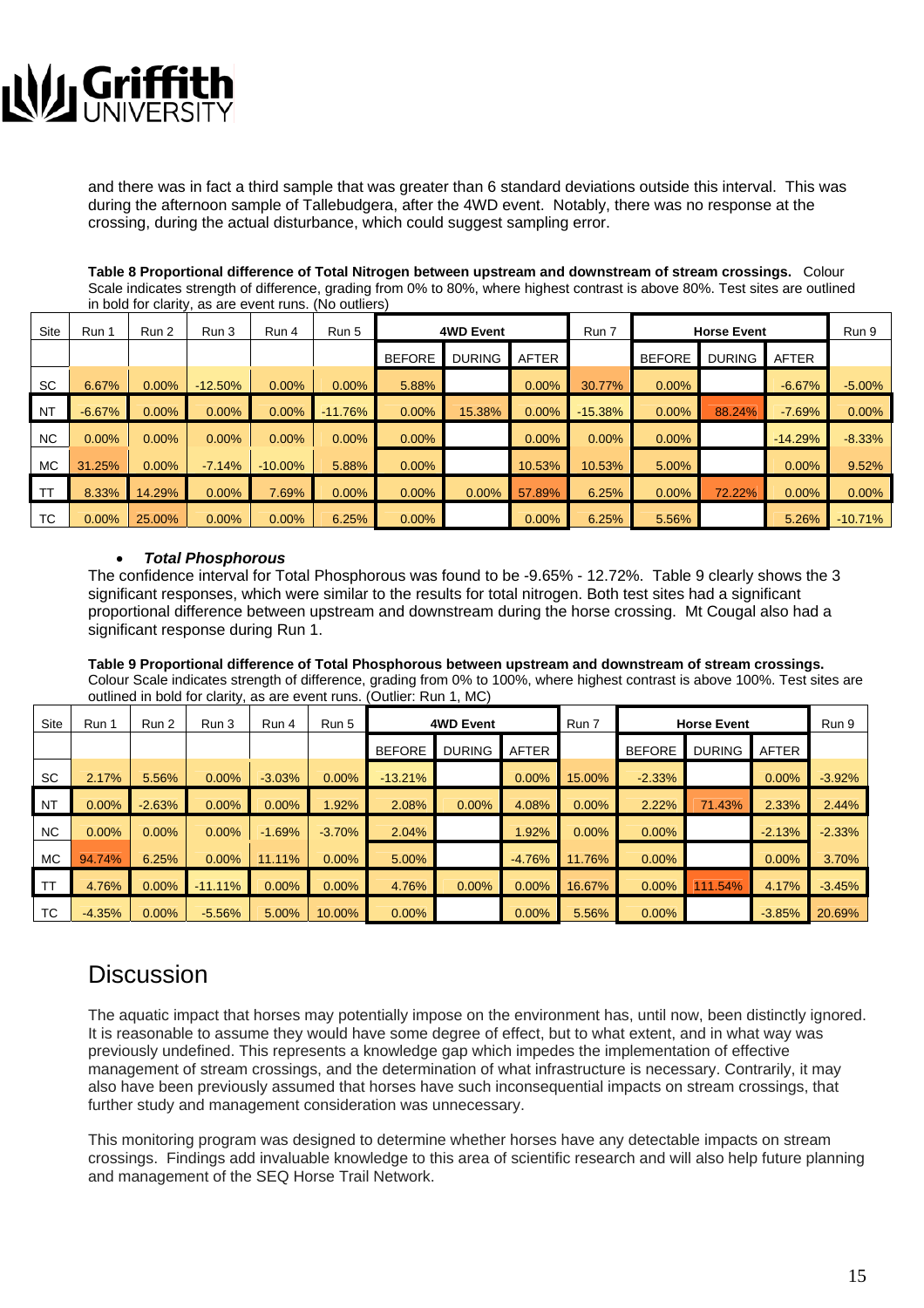# **Ny Griffith**

### 4WDs vs. Horse Riding

As was discussed during the design of this project, horse riders are not the only high impact users along the HT Network. Most of the trails are made up of stretches of forest reserve that park rangers use as either fire breaks or as access points through the national parks, and therefore stream crossings along these trails are as likely to be impacted by heavy vehicle use as they are by horse riding. It was therefore determined that the study design would incorporate two events, both a horse crossing and a 4WD crossing, to create a genuine comparison.

From the results it can be seen that there were two distinct pressures exerted by horses on stream crosses: mechanical and nutrient loading. In comparison, 4WDs appeared to present only a mechanical pressure on the aquatic environment. Notably, during the horse crossing sediment erosion and displacement occurred primarily at the edges of the stream, whereas during the 4WD crossing whilst disturbance was also higher near the stream banks, erosion was also more evenly spread through the width of the stream. This is something to consider when designing a new project, as our sediment traps were set in the thalweg (deepest section of the stream), rather than at the edges, and therefore may not have been a true capture of each disturbance.

### Mechanical Pressures

 As was expected from the qualitative risk assessment, the data indicates that both horses and 4WDs do exert some degree of mechanical pressure and cause erosion within aquatic environments at stream crossings. This is particularly evident from inorganic suspended sediment, such as small rocks and sediment particles, which had a particularly high proportional difference between upstream and downstream at all test sites for each event, excepting the 4WD crossing at Tallebudgera. 4WD impact was however recorded during a baseline sample run, where it was observed that 4WDs were being driven back and forth through the crossing at Tallebudgera during the filming of a television series, while the sediment traps were still set. In this case the proportional difference between upstream and downstream suspended sediment samples from the 4WD crossing was statistically outside of the levels of variation natural at Tallebudgera. This particular site data was excluded from the baseline dataset as an outlier.

Whilst there was a statistically significant increase of organic sediment deposits at both Numinbah and Tallebudgera during the horse event, this suggests it is actually a result of nutrient loading, as it was not significant during the 4WD event. Since 4WDs managed to stir up inorganic sediment, it would be expected that any organic matter that was in the sediment, would be swept downstream as well. As this was not the case, it could be hypothesised that the organic suspended sediment collected during the horse events was actually material that was added to the aquatic system via the horses, and did not occur during the 4WD crossings. Alternatively, the lower organic runoff at Tallebudgera could be because there are no cows upstream, unlike Numinbah, so less organic matter is likely to enter the system from upstream. That would suggest that there would be less to stir up during a disturbance of the bed. Tallebudgera had very little algae, and was primarily pebbles or leaves, whereas there was a large amount of algae at Numinbah. Whilst not significant, there was a much higher organic runoff during the 4WD event at Numinbah, than there was during either the 4WD event at Tallebudgera, or whilst the film crew were onsite, despite their large impact on the inorganic runoff. Hypothetically this could suggest that 4WDs only act as a mechanical pressure, eroding and releasing only what is already in the system.

Another anomaly in the data was the proportional difference in release of large levels of *E. coli* downstream of both horse (135.29% and 661.90%) and 4WD crossings (78081.82% and 320.00%). This could be seen as a mechanical pressure as it has been documented that *E. coli* can live in sediment deposits on stream beds, to be re-released during disturbance of the bed. The extremely high level of *E. coli* at Numinbah Test during the 4WD crossing was so high as to suggest a potential mistake in the data, or a coincidence, as there was no significant response during the subsequent horse crossing. As *E. coli* lives in the sediment of stream beds, the smaller response seen during the horse event could be because the majority of it was released during the 4WD crossing. Due to several months of heavy flooding and high flow during the sampling period leading up to the 4WD event, a high level of deposited *E. coli* could have built up. This would have been released during the first high impact crossing of the site, (during the 4WD event), leaving much less stored in the sediment to be released during the next disturbance. This is purely hypothetical, and would have to be tested by allowing a similar build up of sediment (and potentially *E. coli*), followed by an assessment which tested horses crossing first, and then a subsequent 4WD event, to see if a similar pattern were to occur.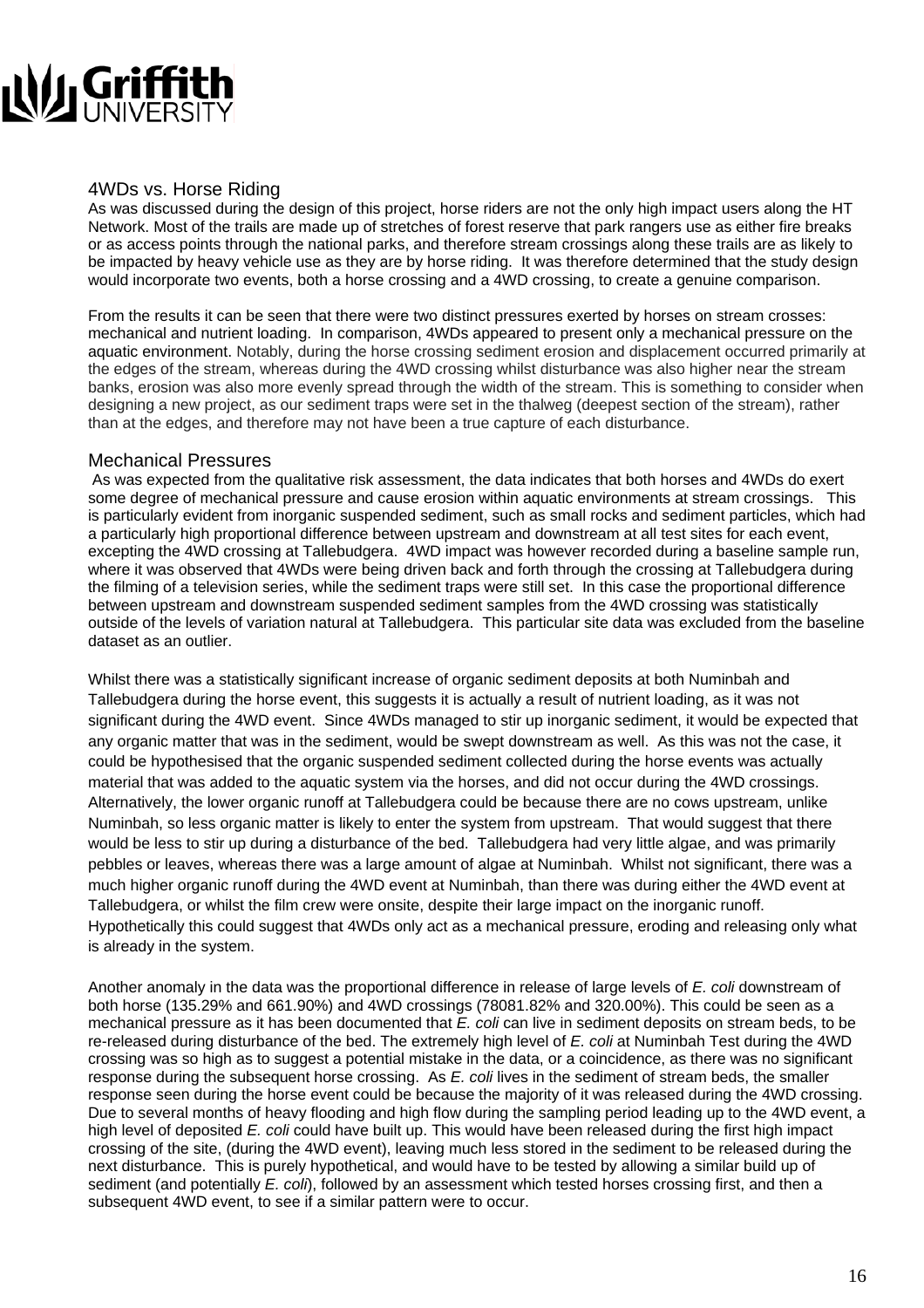# NU Griffit

### Nutrient Loading

Only the horse crossings added nutrients to the aquatic system to a significant degree, excepting a couple of variant baseline data points. This was true for both dissolved and total organic carbon at Numinbah Test, and nitrogen and phosphorous loading at both Numinbah and Tallebudgera test sites during the crossing. This could potentially indicate that only horses add nutrients to the aquatic system during crossings, whilst 4WDs act as a mechanical pressure only. To what extent this nutrient loading may affect the ecological response of the system still needs to be assessed. It is also unclear exactly how and why horses may be adding nutrients to the aquatic system, if they do not directly defecate whilst crossing through the stream. It was qualitatively noted that while no horses at Numinbah defecated whilst actually in the water, did, they did at Tallebudgera, suggesting a lack of a clear rule of thumb. There were however numerous scats on the either side of both crossings however, from the horses at the event, which they could easily have then walked into the stream. It can therefore be considered that in this case horses add to the system, whilst 4WDs only resuspend what is already there. This however will not be the case for all 4WD crossings as they are likely to be transporting material (including faecal matter) in their tyres and undercarriage.

### Natural Drivers vs. Anthropogenic Pressures

Another important factor to consider is the strength of any incurred impacts of horse riding or 4WDs through stream crossing in comparison to natural drivers or the aquatic system. Natural drivers such as storms can appear to have much greater impact than one off horse events, as seen throughout our study in the extreme weather that occurred during the study period. The particular sampling period of this project occurred during a particularly strong wet season and included several floods during this time at some of the monitored stream systems. This not only impinged sampling trips, but also served to show the intensity of natural drivers and the impacts they can have on aquatic systems.

Whilst the data was skewed to detail the proportional difference between upstream and downstream to highlight potential disturbances occurring during each impact, it was noted that suspended sediment traps captured a greater amount of sediment during high flow (flood) periods. Water quality also appeared to be affected by high flow, especially at Numinbah and Springbrook where the streams first flowed through pasture and residential areas before reaching the National Parks. This was less likely to happen at Mt Cougal or Tallebudgera as the stream mouths were situated in rainforest. Both Mt Cougal and Tallebudgera however attracted much human attention due to their pristine states, and therefore pressures such as swimming hiking, and mountain bike riding could also have impacted some of the samples during the baseline monitoring.

The affect of increased flow will need to be further investigated using the data collected via the Barometer and Diver data loggers for the duration of the sampling period, to see if it correlates to suspended sediment weights, or high nutrient loads (see Appendix 1 for graphs depicting data collected via the data loggers).

### Budget, in-situ monitoring programs and potential future scientific investigations

As can be expected when working in real life environmental scenarios, there were many issues to be faced when designing and implementing such a monitoring program:

- It would have been ideal to always set and collect each day, to account for as many potential outside influences as possible – not only impractical over baseline sampling, as too personnel intensive, but also too expensive to maintain for long sampling periods
- The use of discrete video cameras at sites whilst sediment traps were set to capture any potential disturbances that may occur could have provided valuable information
- Selection of test sites was a challenge. It was very hard to find two test sites, that were suitably similar, as well as providing safe and maneuverable room on either side of the bank for horses and 4WDs to access, whilst also not being a designated, or busy crossing
- Tallebudgera was accepted as a test site due to its appropriateness as a crossing, but not enough consideration was given to the numerous the riffles and deep pools directly downstream of the crossing. In hindsight, this was not an ideal test site since variability in data was too high due to the stream's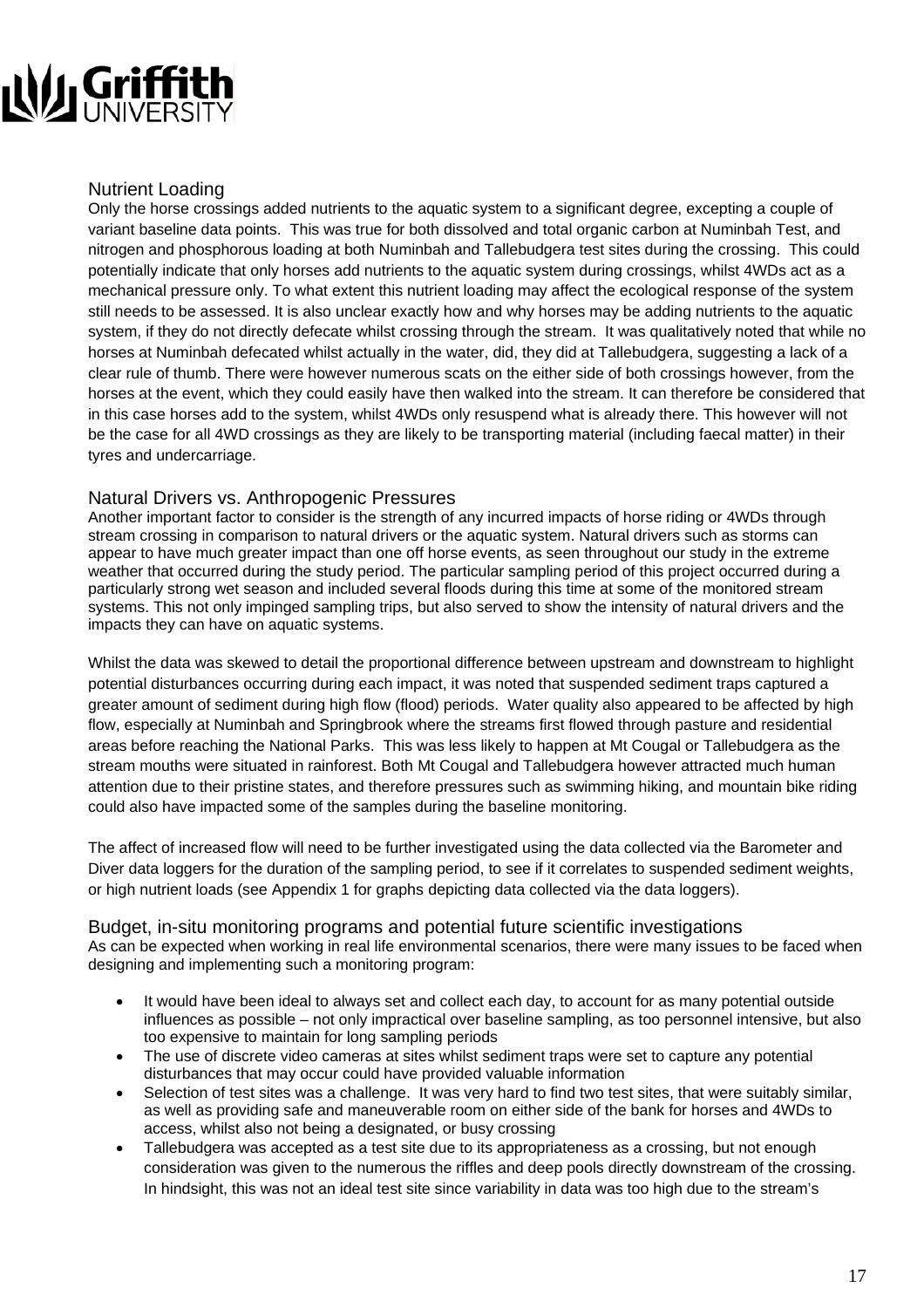

hydrology. It would be highly recommended to find a new test site, were this program were to be repeated.

- Springbrook was also not ideal, as there were too many visitors, and potential unknown disturbances. This was a problem for Mt Cougal, as it was particularly popular with swimming tourists (potentially impacting monitoring sites).
- Regarding statistical analyses the coefficient variance was too high, for most of the datasets, due to the variable nature of the data, as well as the limited sample set. This is expected in natural systems where limited resources determine size and scope of projects. The current data set could be built upon by repeating the monitoring program and both the 4WD and Horse Events. Several further actual Events would also create a firmer picture of what is actually happening during each disturbance event.
- Future study should also consider sediment traps at nearer to the bank of the streams in order to fully capture all disturbance occurring.

### Conclusion and Recommendations

This study has shown that horse trail crossings are a pulse impact on water quality. We found that there are several impacts occurring to the aquatic system when horses and 4WDs cross through streams. For horses there were increases in both organic and inorganic sediment, *E. coli*, nitrogen, and phosphorus. Of these, organic and inorganic sediment, and *E. coli* were also elevated by the 4WD crossing. This is invaluable knowledge, as hereto with we could only make informed assumptions.

There are, however, several areas that still need assessing. Whilst impacts have been detected, their intensity is determinate on the number and regularity of potential disturbance events. This is of particular interest in relation to the management of the HRT Network, as small numbers of horse riders along a particular trail could be considered pulse events, with little long term impact, whilst increased traffic and frequency could lead to ramp events, and potential degradation of crossings. As part of the Scientific Monitoring Program, the use of some trails is being assessed, and this information could be useful in determining which stream crossings may need further assessment and management.

The team at Numinbah Valley Trails were consulted, as they run regular large horse trail groups on their own property. They are able to monitor and maintain each trail separately, and will avoid certain trails if a particular stream crossing is becoming too highly impacted. This high level of monitoring is achievable, as they are the only users along their trails, and they are able to make informed and timely management decisions. The HRT Network however, has numerous individual and group users, and are managed by park rangers, that are responsible for much larger areas than the Network alone. They therefore, are unable to provide such a high level of management along each trail. This means that if detrimental impacts occur, they may not be caught in time.

An assessment of each stream crossing on high-use trails in the HRT Network is recommended. Any trail that has organized horse events should certainly have baseline monitoring undertaken. This would determine whether any infrastructure is currently needed, and allow for regular re-assessment that could detect deterioration of any crossing. Unfortunately, due to the hydrology of streams, most sediment and nutrient runoff will float downstream till it reaches the first pool. This therefore, is the area that is likely to receive the most impact, and where aquatic health monitoring should be focused, as this deposited sediment can smother macroinvertebrate habitat. Assessment of stream crossings should therefore also include any pools immediately downstream.

Finally, although impacts were found, the runoff during storms and floods, especially in National Parks that are downstream of pastures and residential areas, was potentially much greater than anything that occurred during the anthropogenic disturbances captured during the events. Therefore, as long as careful monitoring is maintained, horse riding along these trials should be allowed to continue.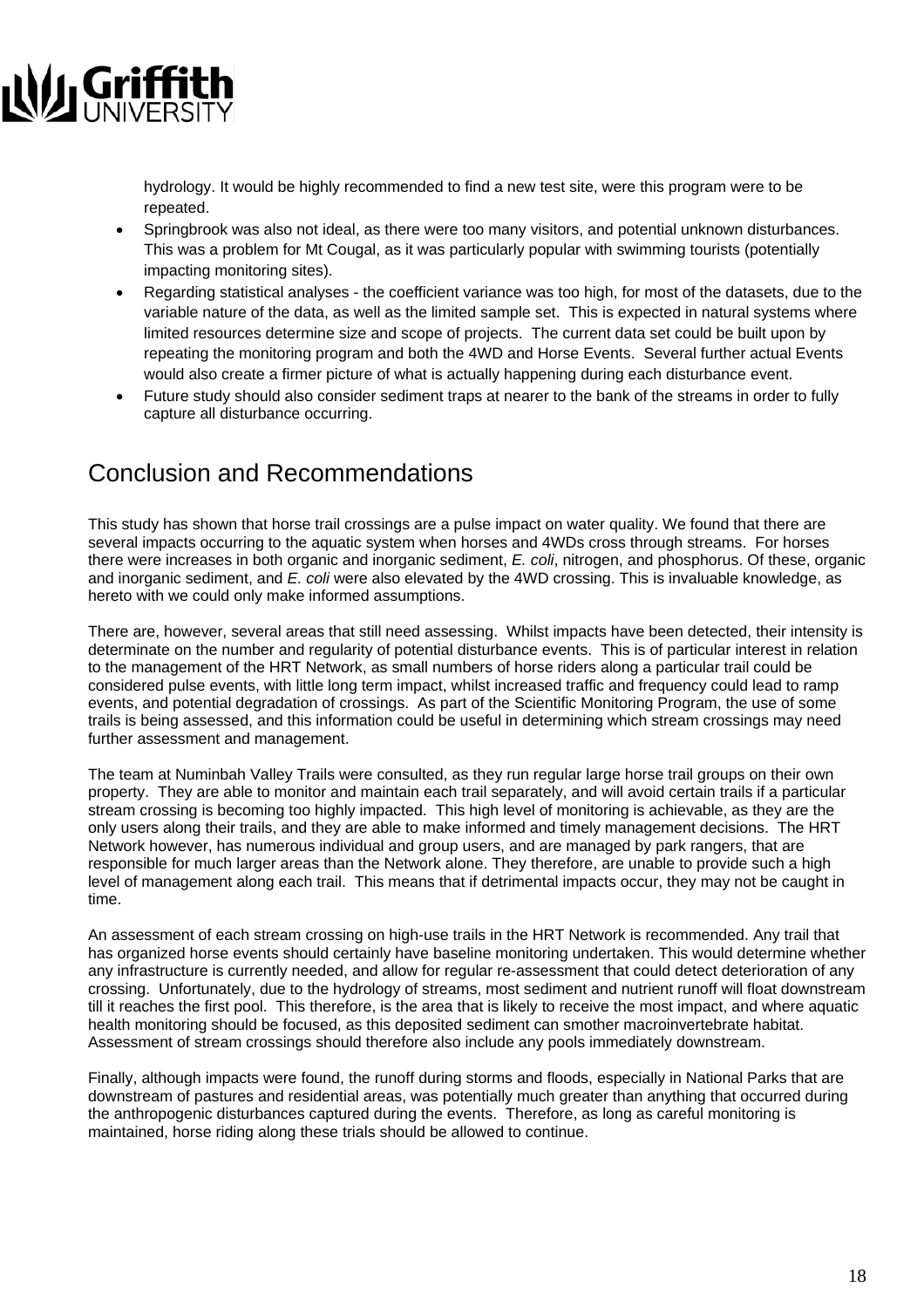

### Acknowledgements

Thankyou to James Fawcett, Sara Clifford, Jaye Lobegeiger, Ryan Woods, and Penelope Rogers, for your assistance in fieldwork. A special thanks to Daniel Johansson from QPWS for your input and help. Many thanks also to the wonderful team at Numinbah Valley Trails, and to the dedicated pair of Tallebudgera riders that formed our events, we couldn't have done this without your support.

### References

Abbot, E., Newsome, D., and Palmer, S. (2010). A Case Study Analysis of Horse Riding and its Management in a Peri-Urban Setting. CRC for Sustainable Tourism Pty Ltd: Australia

American Public Health Association. (1998) Standard Methods for the Examination of Water and Wastewater 20<sup>th</sup> edition. American Public. Health Association, American Water Works Association and Water Environment Federation, Washington

Beavis, S. (2000). Horse Riding in Canberra Nature Park: Consultancy Report to the ACT Equestrian Association Inc and Duntroon Paddocks Landcare Group. Water Research Foundation of Australia, Centre for Resource and Environmental Studies, ANU, Canberra

Beavis, S. (2005). Biophysical Impacts of Recreational Horse Riding in Mulit-use National Parks and Reserves. *Australasian Journal of Environmental Management* **12**, 109-116

Bernstein, B.B., and Zalinski, J. (1989). An optimum sampling design and power tests for environmental biologists. *Journal of Environmental Management* **16**, 35-43

Carter, C., Buckley, R., Hales, R., Newsome, D., Pickering, C. and Smith, A. (2008). High Impact Activities in Parks: Best management practice and future research. CRC for Sustainable Tourism Pty Ltd: Australia

DERM. (2010a). Scientific Monitoring Program for the South East Queensland Horse Riding Trail Network, Department of Environment and Resource Management, Brisbane

DERM. (2010b). Workshop Minutes: Qualitative risk assessment for horse impact stressors on stream health, Department of Environment and Resource Management, Brisbane

Glasby, T.M., and Underwood, A.J. (1996) Sampling to differentiate between pulse and press perturbations. *Environmental Monitoring and Assessment* **42**, 241-52

Green, R.H. (1979). Sampling Design and Statistical Methods for Environmental Biologists. New York: John **Wiley** 

Lake, P.S. (2000). Disturbance, patchiness, and diversity in streams. *The Journal of the North American Benthological Society* **19,** 573-92

Landsberg, J., Logan, B., and Shorthouse, D. (2001). Horse Riding in Urban Conservation Areas: Reviewing Scientific Evidence to Guide Management. *Ecological Management and Restoration* **2,** 36-46

Marshall, J. C. (2001). Factors influencing the composition of faunal assemblages in rainforest stream pools. Ph.D. Thesis. Faculty of Environmental Sciences, Griffith University, Brisbane, Australia.

Marshall, J., McGregor, G., Marshall, S., Radcliffe, T., and Lobegeiger, J. (2006). Development of Conceptual Pressure-Vector-Response Models for Queensland's Riverine Ecosystems. Natural Resources and Water: Brisbane